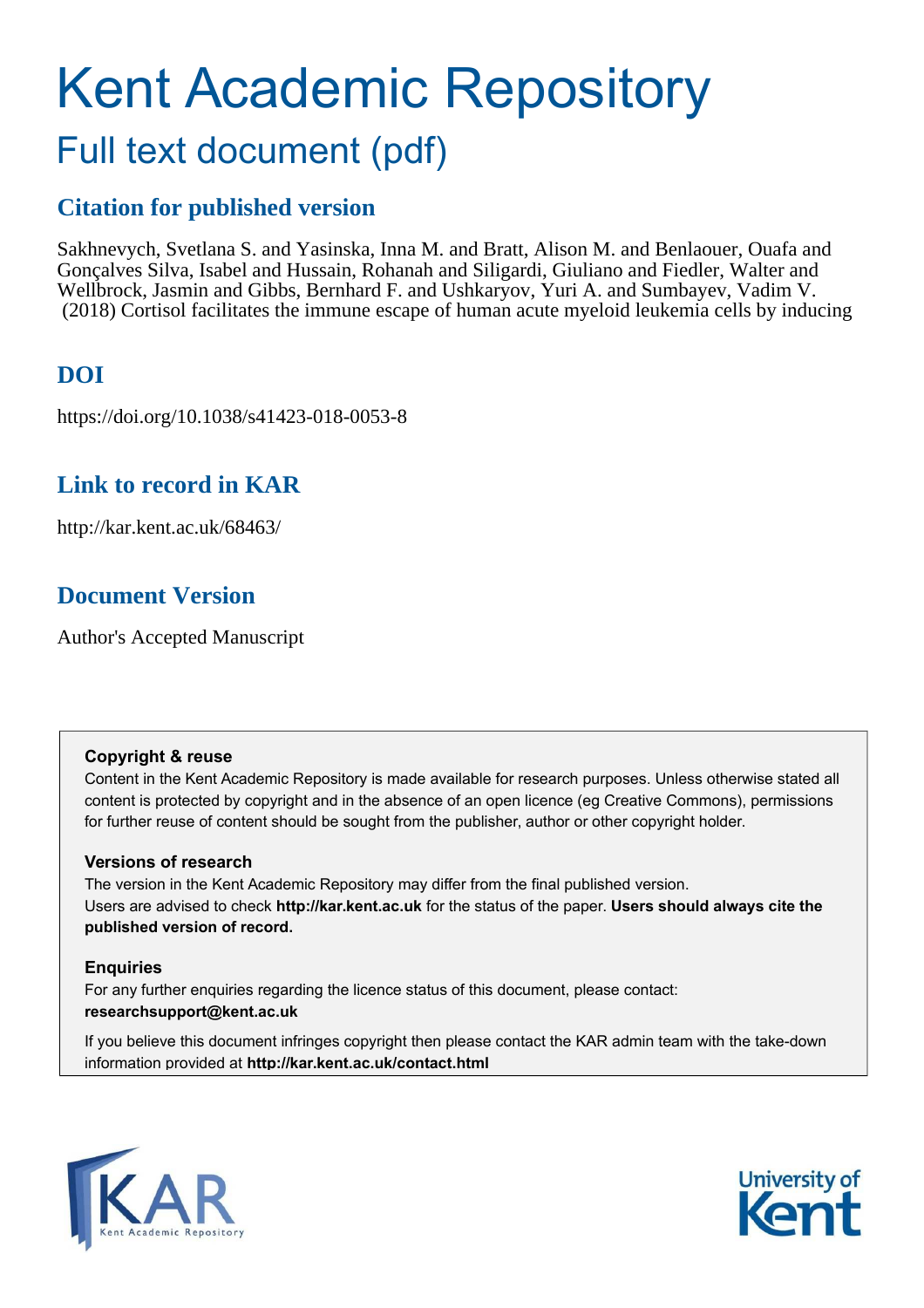1 **Cortisol facilitates immune escape of human acute myeloid leukaemia cells by inducing**

| $\overline{2}$   | latrophilin 1 expression                                                                                                                                      |
|------------------|---------------------------------------------------------------------------------------------------------------------------------------------------------------|
| $\mathsf 3$      |                                                                                                                                                               |
| 4                | Svetlana S. Sakhnevych <sup>a</sup> , Inna M. Yasinska <sup>a</sup> , Alison M. Bratt <sup>a</sup> , Ouafa Benlaouer <sup>a</sup> , Isabel                    |
| 5                | Gonçalves Silva <sup>a</sup> , Rohanah Hussain <sup>b</sup> , Giuliano Siligardi <sup>b</sup> , Walter Fiedler <sup>c</sup> , Jasmin Wellbrock <sup>c</sup> , |
| 6                | Bernhard F. Gibbs <sup>a,d</sup> , Yuri A. Ushkaryov <sup>a</sup> , Vadim V. Sumbayev <sup>a,*</sup>                                                          |
| $\overline{7}$   |                                                                                                                                                               |
| 8                | <sup>a</sup> School of Pharmacy, University of Kent, Chatham Maritime, United Kingdom                                                                         |
| $\boldsymbol{9}$ | <sup>b</sup> Beamline B23, Diamond Light Source, Didcot, UK                                                                                                   |
| 10               | <sup>c</sup> Department of Oncology, Hematology and Bone Marrow Transplantation with Section                                                                  |
| 11               | Pneumology, Hubertus Wald University Cancer Center, University Medical Center                                                                                 |
| 12               | Hamburg-Eppendorf, Germany                                                                                                                                    |
| 13               | <sup>d</sup> Department of Medicine, Dermatology and Allergology, University of Oldenburg, Germany                                                            |
| 14               |                                                                                                                                                               |
| 15               | * Corresponding author                                                                                                                                        |
| 16               | E-mail addresses: V.Sumbayev@kent.ac.uk                                                                                                                       |
| 17               |                                                                                                                                                               |
| 18               |                                                                                                                                                               |
| 19               |                                                                                                                                                               |
| 20               |                                                                                                                                                               |
| 21               |                                                                                                                                                               |
| 22               |                                                                                                                                                               |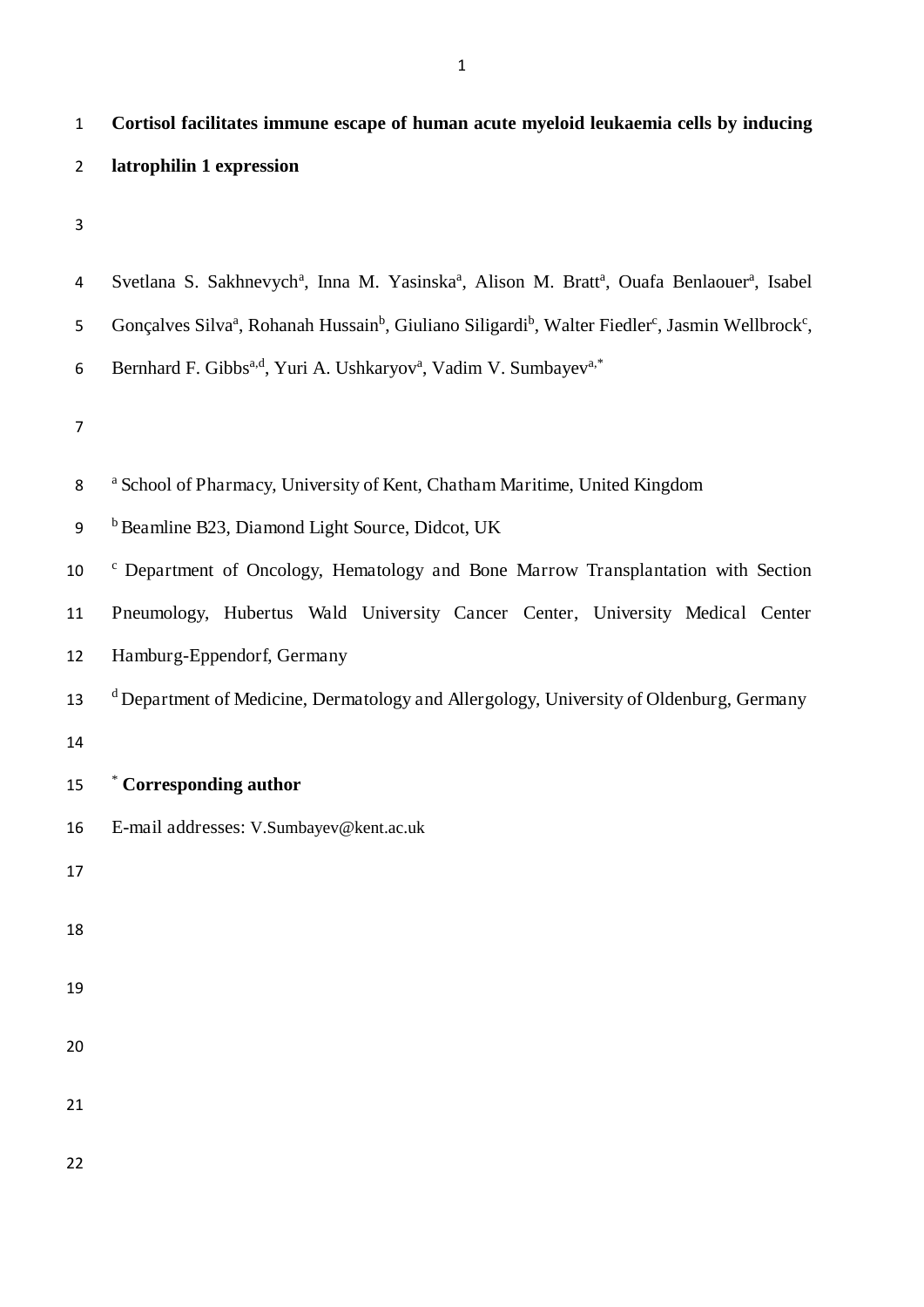Progression of acute myeloid leukaemia (AML) – the most severe blood/bone marrow cancer – is determined by the ability of malignant cells to escape host immune surveillance. However, the systemic regulation mechanisms underlying this phenomenon remain largely unknown. In this study we have discovered a fundamental systemic biochemical strategy which allows AML cells to employ physiological body systems to survive and escape immune attack. We found that AML cells use a crucial human adrenal cortex hormone (cortisol) to induce the expression of the neuronal receptor latrophilin 1 (LPHN1) which facilitates exocytosis. This receptor interacts with the blood plasma protein FLRT3 (fibronectin leucine rich transmembrane protein 3) to cause secretion of the immune suppressor galectin-9 which impairs the anti-cancer activities of cytotoxic lymphoid cells.

 AML is a cancer of the blood and bone marrow which originates from self-renewing malignant immature myeloid cells and rapidly becomes a systemic, and very often fatal, 35 malignancy<sup>1</sup>. AML cells employ body systems to produce factors required for their 36 proliferation/disease progression<sup>2,3</sup>. This includes employment of stem cell factor (SCF), a major hematopoietic growth factor controlling AML progression and thus becoming highly 38 . oncogenic<sup>2,3</sup>. Expression and release of SCF can be triggered by AML cells via cytokines 39 (e.g. interleukin-1 $\beta$ )<sup>2</sup>. Recent evidence clearly demonstrated that AML cells are also capable of impairing the activities of cytotoxic lymphoid cells (e.g. natural killer (NK) cells and 41 cytotoxic T cells<sup>4</sup>). One of the biochemical mechanisms underlying this phenomenon lies in the ability of AML cells to secrete the protein called galectin-9. This tandem type galectin binds the immune receptor Tim-3 and induces a variety of intracellular and cell-to-cell signalling events leading to the inactivation of NK cells as well as killing of cytotoxic T 45 cells<sup>4,5</sup>. We recently reported that the process of galectin-9 secretion in AML cells is stimulated by the unique G protein-coupled receptor LPHN1, which normally functions in and a neurons facilitating exocytosis<sup>4,6</sup>. LPHN1 is also found in haematopoietic stem cells (HSCs)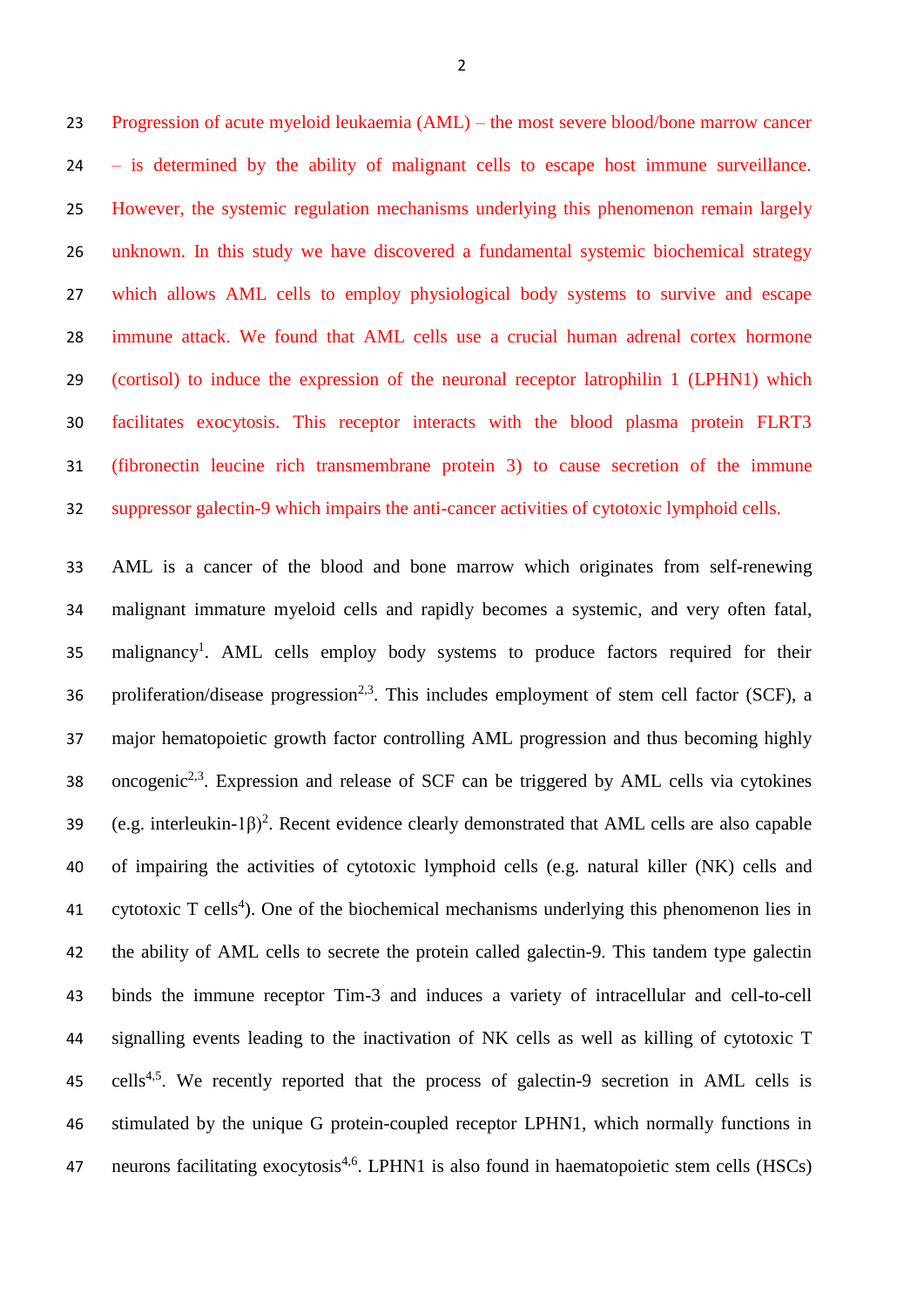48 but its expression disappears at early stages of their maturation<sup>4,7</sup>. However, upon malignant transformation, AML cells preserve their abilities to express LPHN1 and produce high levels of galectin-9 and Tim-3, where the latter is involved in trafficking galectin-9 during the 51 secretion process (HSCs express neither galectin-9 nor Tim-3<sup>4</sup>).

 It is currently unknown which molecular mechanisms trigger high levels of LPHN1 expression in primary human AML cells, and in general mechanisms of upregulation of LPHN1 expression at the genomic level remain unclear. It is also unknown whether FLRT3, 55 a natural LPHN1 ligand<sup>4,8</sup>, is present in human blood plasma and other tissues associated with AML. Unravelling these mechanisms is crucial in order to understand the pathways that control the ability of AML cells to protect themselves against cytotoxic lymphoid cells and thus was the aim of the present study.

#### **Results and Discussion**

 In order to investigate the effects of cortisol on LPHN1 transcription, we exposed primary and THP-1 human AML cells, primary human HSCs and primary healthy human leukocytes to 1 µM cortisol for 24 h followed by quantitative real-time PCR analysis of LPHN1 mRNA levels. We found that all cell types, except primary healthy leukocytes, transcribed detectable amounts of LPHN1 mRNA and in all these cases levels were significantly upregulated by treatment with cortisol (Figure 1A). In both THP-1 and primary human AML cells LPHN1 protein levels were also clearly upregulated (Figure 1B and C). In contrast, primary human healthy leukocytes did not express detectable amounts of LPHN1 protein and this was not altered by the effects of cortisol (Figure 1D). Comparative analysis of LPHN1 protein expression in primary human AML cells, THP-1 cells and primary human healthy leukocytes is shown in Supplementary figure 1.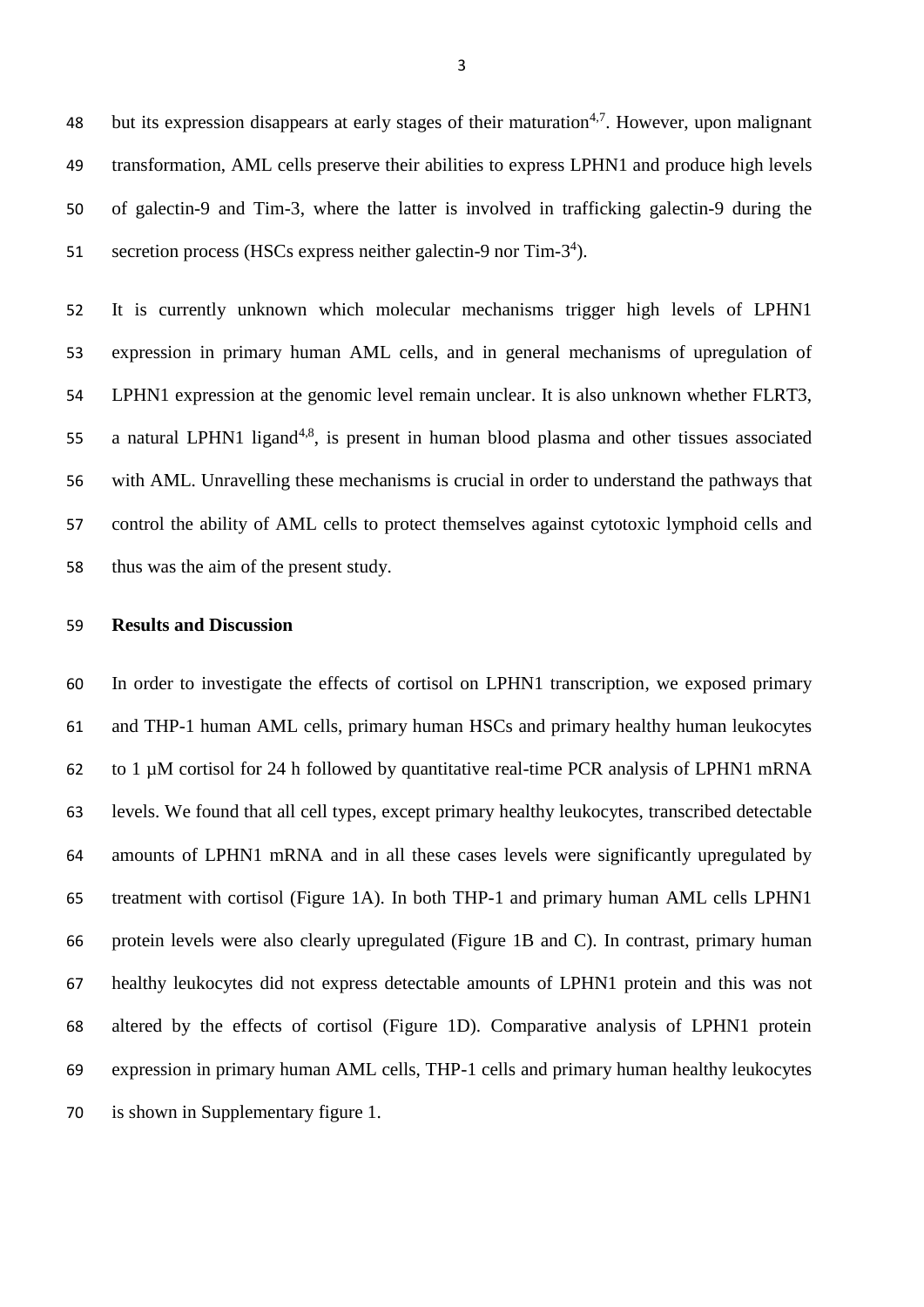Cortisol treatments did not upregulate galectin-9 secretion in any of these cell types (Figure 1 B-D), suggesting that LPHN1 needs to be activated by a ligand to induce galectin-9 release.

 Analysis of blood plasma levels of cortisol in AML patients vs healthy donors (samples were collected at the same time of the day to avoid the influence of circadian dynamics) demonstrated that its levels were significantly higher in the blood plasma of AML patients compared to healthy donors (Figure 1E). Galectin-9 levels were also substantially higher in 77 AML patients (Figure 1F), which is in line with our previous observations<sup>4</sup>. Furthermore, there was no correlation between cortisol and galectin-9 levels in the blood plasma of healthy donors, while in AML patients there was a clear correlation (Figure 1G), suggesting that galectin-9 secretion in this case might be linked to LPHN1 expression.

 If LPHN1 is expressed on the surface of blood cells, it can also be shed by proteolysis and therefore appear in the plasma. LPHN1 was immunoprecipitated, extracted and subjected to Western blot analysis from blood plasma samples from AML patients using several LPHN1 antibodies. A clear fragment was detectable at around 67-68 kDa, smaller fragments were detectable as well, but only in AML plasma, while in the blood plasma of healthy donors there was no evidence of the presence of LPHN1 fragments (Figure 1H). These fragments were also detectable by ELISA (Figure 1I, see Materials and Methods for description of the ELISA format).

89 As reported before<sup>4</sup>, we observed that exposure of THP-1 AML cells to 10 nM FLRT3 for 16 h resulted in a significant increase in galectin-9 secretion (Figure 2A). This effect was not detectable in primary healthy human leukocytes (Figure 2A). Importantly, 1 h pre-exposure 92 of THP-1 cells to rabbit polyclonal antibody recognising LPHN1 (clone name RL1<sup>9</sup>) prior to 16 h treatment with 10 nM FLRT3 attenuated FLRT3-induced galectin-9 release, confirming involvement of LPHN1 in this process (Figure 2A). The antibody employed specifically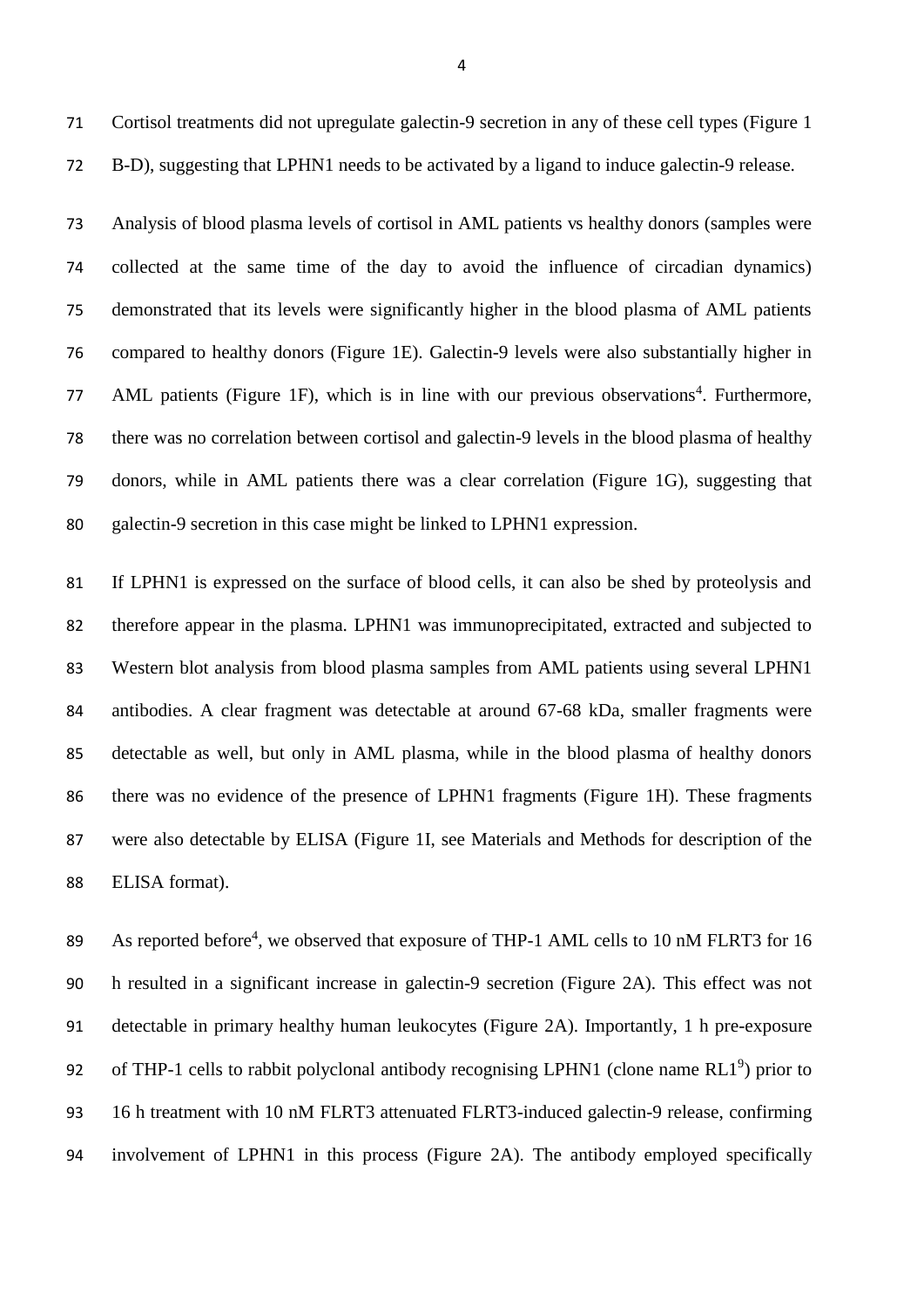recognised target molecules on the surface of THP-1 cells (Supplementary figure 2). We used 96 mouse neuroblastoma cells NB2A, which do not express  $LPHN1^{10}$ , as a negative control and measured the interaction of the antibody with the cell surface using a Li-Cor on-cell assay as described in the Materials and Methods (please see supplementary information). Exposure of 99 THP-1 cells to 1 µg/ml RL1 for 16 h did not affect galectin-9 secretion levels (data not shown) suggesting that this antibody lacks a LPHN1 agonistic effect.

 Interestingly, we found that blood plasma of both healthy donors and AML patients contains approximately equal amounts of secreted FLRT3 (most likely by proteolytic shedding) with a molecular weight of approximately 55 kDa (which corresponds to the molecular weight of 104 FLRT3 shed from the cell surface by proteinases<sup>11</sup>). Another specific band was seen at around 27-28 kDa which most likely corresponds to a smaller cleavage fragment of the FLRT3 extracellular domain (Figure 2B). The amounts of this smaller fragment were also equal in blood plasma of healthy donors and AML patients (Figure 2B). To explore which blood plasma-based ligands can induce galectin-9 secretion in AML cells we cultured THP-1 cells in RPMI-1640 medium containing antibiotics (as outlined in Materials and Methods – see supplementary information) replacing 10 % foetal bovine serum (FBS) with blood plasma from either healthy donors or AML patients. Cells were incubated for 16 h with or without 30 min pre-incubation with anti-FLRT3 antibody in order to neutralise FLRT3 activity. Galectin-9 secretion levels were significantly higher in the presence of both sources of human blood plasma compared to FBS (negative control). Anti-FLRT3 antibody attenuated galectin- 9 secretion (Figure 2C). Binding of LPHN1 and FLRT3 was further confirmed using SRCD spectroscopy. We found that the two proteins interact with each other with high affinity, inducing conformational change in both proteins, as seen from far UV synchrotron radiation circular dichroism (SRCD) spectra (Figure 2D). This is further confirmation of the high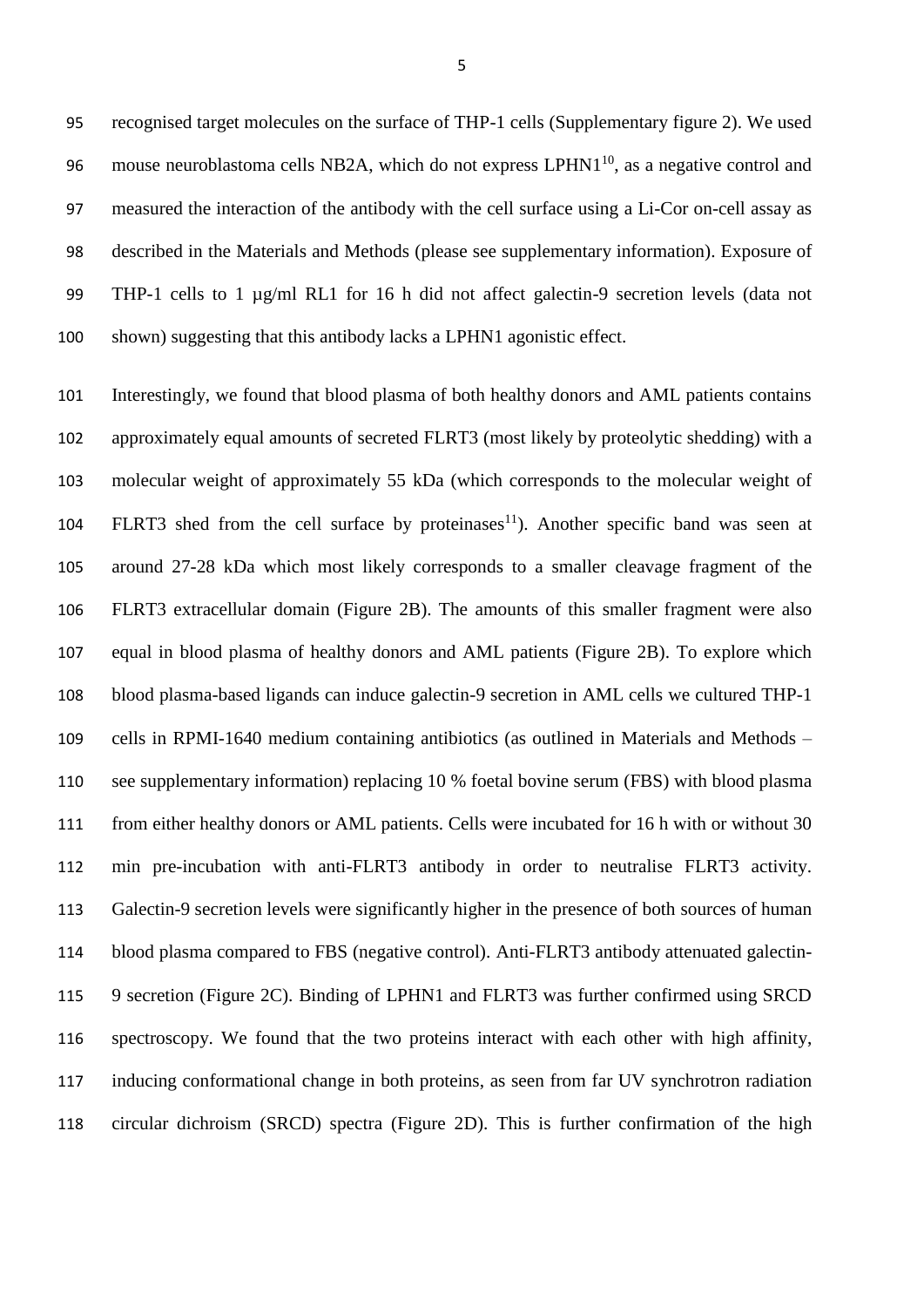119 affinity interaction of LPHN1 and FLRT3 observed in previous studies<sup>8</sup> using different 120 techniques.

 Taken together, our results demonstrate, for the first time, that cortisol upregulates LPHN1 expression at the transcriptional level, thus stimulating its translation in human AML cells. 123 AML leads to a decreased blood plasma glucose levels<sup>5</sup>, which normally leads to 124 upregulation of secretion of corticotropin-releasing hormone (CTRH) by hypothalamus<sup>12</sup>. 125 CTRH induces secretion of adrenocorticotropic hormone (ACTH) by pituitary gland<sup>12</sup>. 126 ACTH upregulates cortisol production by the adrenal cortex<sup>12</sup>. Cortisol is then employed by AML cells. In healthy human leukocytes cortisol is not capable of inducing LPHN1 transcription/translation, possibly because of gene repression. Interaction of AML cell- derived LPHN1 with released FLRT3 available in blood plasma facilitates the secretion of galectin-9. The latter protects AML cells against immune attack which could otherwise be performed by NK cells as well as cytotoxic T cells (Supplementary figure 3). Importantly, LPHN1 fragments are present in the blood plasma of AML patients but not in healthy donors. These fragments were detectable by both Western blot analysis and ELISA, which indicates the possibility of detection of these fragments for rapid AML diagnosis, although differential verification tests have yet to be performed. Our results suggest a fundamentally novel mechanism used by AML cells in order to progress the disease. They use a common endogenous human hormone (cortisol) to induce LPHN1 expression by employing a widely available ligand (FLRT3, which is always present in blood plasma) in order to escape host immune surveillance. Thus, AML cells employ crucial functional systems of the human body to support their survival and attenuate the anti-cancer activities of cytotoxic lymphoid cells. Our work indicates that galectin-9 and secreted FLRT3 are the most promising targets for anti-AML immune therapy.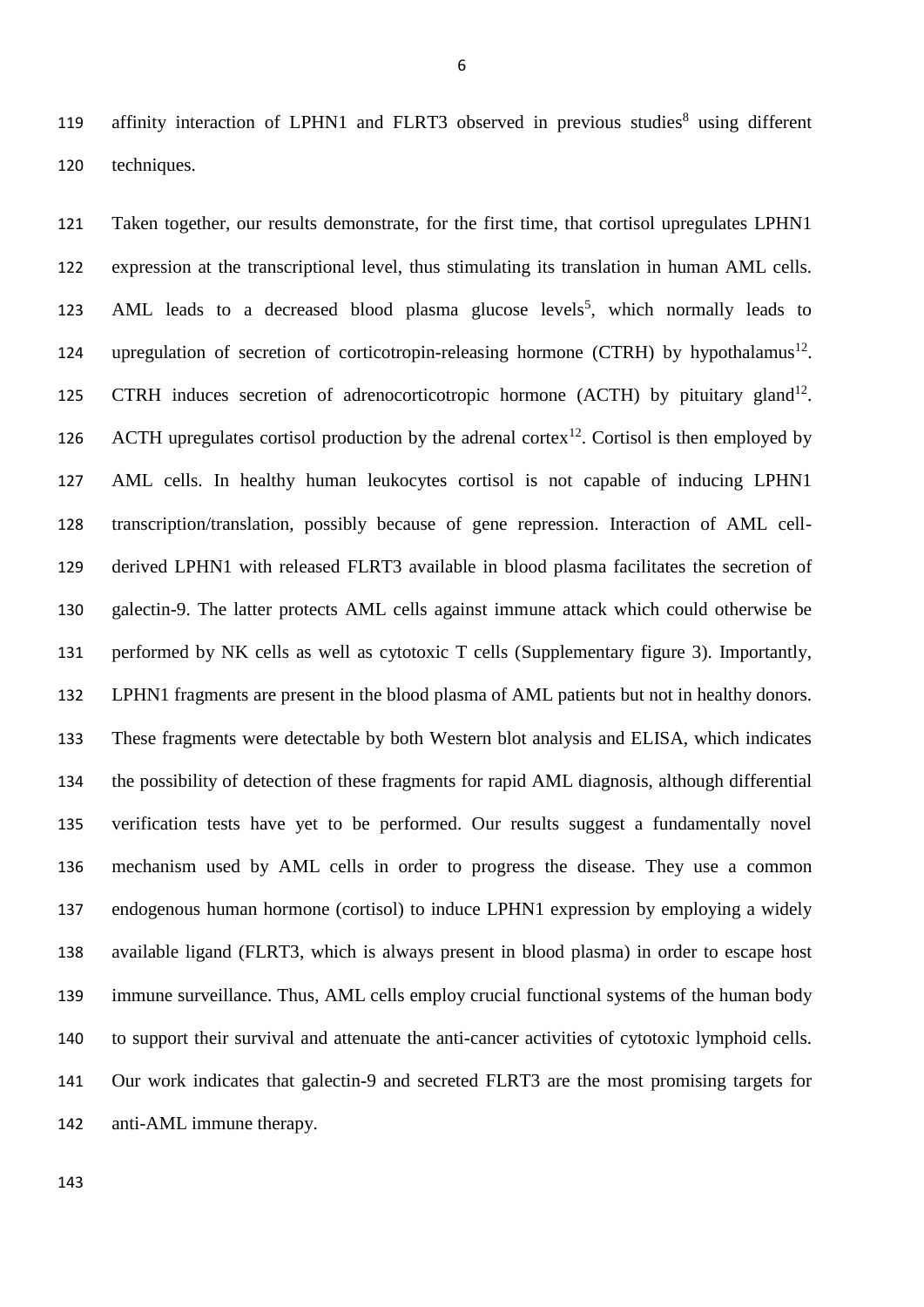| 144 |                                                                                       |  |  |  |  |  |  |
|-----|---------------------------------------------------------------------------------------|--|--|--|--|--|--|
| 145 | Materials and Methods are presented in Supplementary Information.                     |  |  |  |  |  |  |
| 146 |                                                                                       |  |  |  |  |  |  |
| 147 | <b>Acknowledgements</b>                                                               |  |  |  |  |  |  |
| 148 | This work was supported by a Daphne Jackson Trust postdoctoral fellowship (to IMY),   |  |  |  |  |  |  |
| 149 | University of Kent Faculty of Sciences Research Fund (to VVS). We thank Diamond Light |  |  |  |  |  |  |
| 150 | Source for access to B23 beamline (SM12578).                                          |  |  |  |  |  |  |
| 151 |                                                                                       |  |  |  |  |  |  |
| 152 | <b>Conflict of interest</b>                                                           |  |  |  |  |  |  |
| 153 |                                                                                       |  |  |  |  |  |  |
| 154 | The Authors have no conflict of interest to declare                                   |  |  |  |  |  |  |
| 155 |                                                                                       |  |  |  |  |  |  |
| 156 |                                                                                       |  |  |  |  |  |  |
| 157 |                                                                                       |  |  |  |  |  |  |
| 158 |                                                                                       |  |  |  |  |  |  |
| 159 |                                                                                       |  |  |  |  |  |  |
| 160 |                                                                                       |  |  |  |  |  |  |
| 161 |                                                                                       |  |  |  |  |  |  |
| 162 |                                                                                       |  |  |  |  |  |  |
| 163 |                                                                                       |  |  |  |  |  |  |
| 164 |                                                                                       |  |  |  |  |  |  |
| 165 |                                                                                       |  |  |  |  |  |  |
|     |                                                                                       |  |  |  |  |  |  |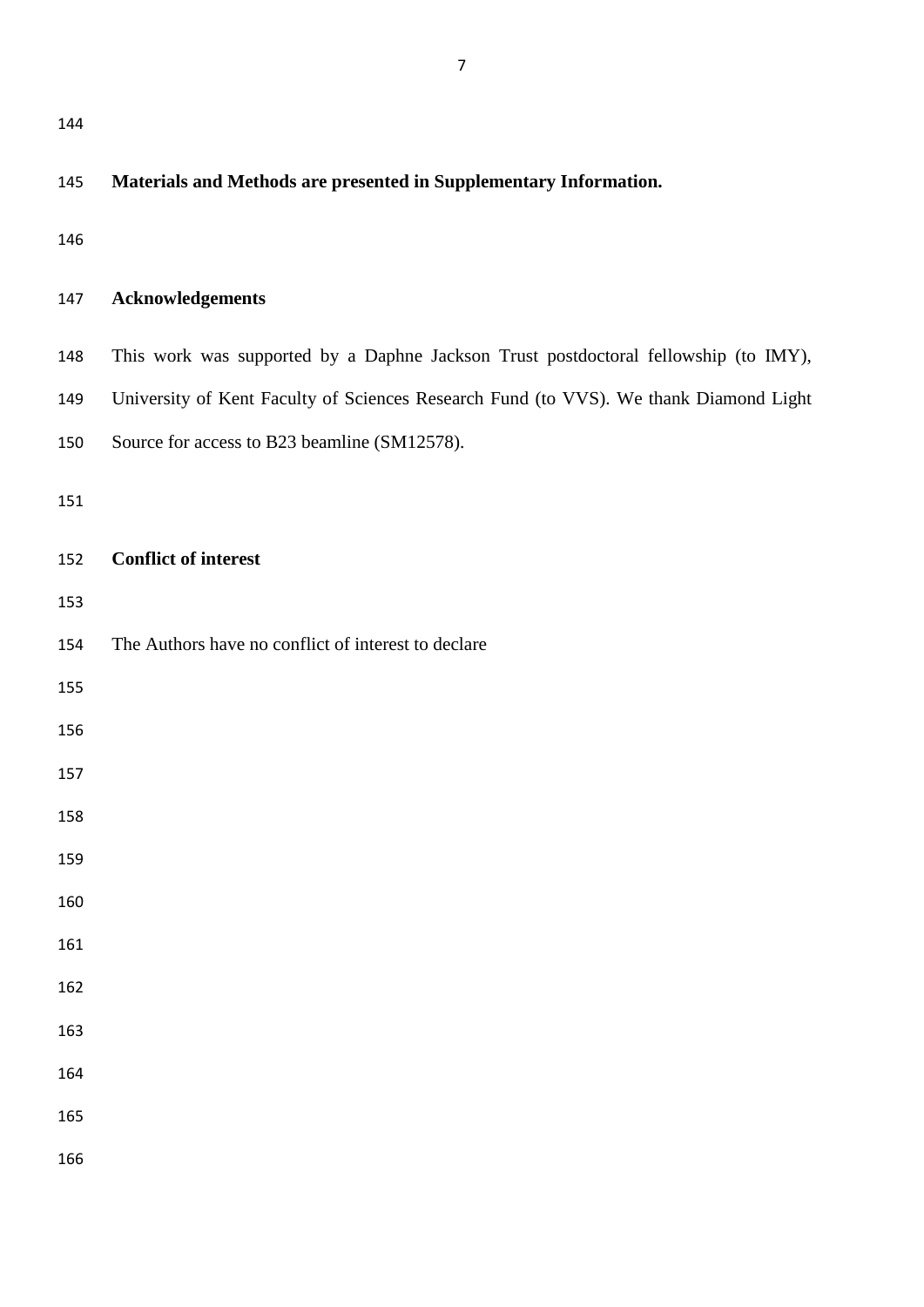#### **References**

- 1. Estey E, Döhner, H. Acute Myeloid Leukaemia. Lancet 2006, **368:** 1894–907.
- 2. Wyszynski RW, Gibbs BF, Varani L, Iannotta D, Sumbayev VV. Interleukin-1 beta induces the expression and production of stem cell factor by epithelial cells: crucial involvement of the PI-3K/mTOR pathway and HIF-1 transcription complex. Cell Mol Immunol 2016, **13**: 47-56.
- 3. Yasinska IM, Gonzalves Silva I, Sakhnevych SS, Ruegg L, Hussain R, Siligardi G, et al. High mobility group box 1 (HMGB1) acts as an "alarmin" to promote acute myeloid leukaemia progression. OncoImmunology 2018, **7**: e1438109
- 4. Goncalves Silva I, Yasinska IM, Sakhnevych SS, Fiedler W, Wellbrock J, Bardelli M, et al. The Tim-3-galectin-9 Secretory Pathway is Involved in the Immune Escape of Human Acute Myeloid Leukemia Cells. EBioMedicine 2017, **22:** 44-57.
- 5. Goncalves Silva I, Ruegg L, Gibbs BF, Bardelli M, Fruehwirth A, Varani L, et al. The immune receptor Tim-3 acts as a trafficker in a Tim-3/galectin-9 autocrine loop in human myeloid leukemia cells. OncoImmunology 2016, **5:** e1195535.
- 6. Sumbayev VV, Goncalves Silva I, Blackburn J, Gibbs BF, Yasinska IM, Garrett MD, et al. Expression of functional neuronal receptor latrophilin 1 in human acute myeloid leukaemia cells. Oncotarget 2016, **7:** 45575-45583.
- 7. Maiga A. Lemieux S, Pabst C, Lavallee VP, Bouvier M, Sauvageau G, and Hebert J. Transcriptome analysis of G protein-coupled receptors in distinct genetic subgroups of acute myeloid leukemia: identification of potential disease-specific targets. Blood Cancer J. 2016, **6**: e431.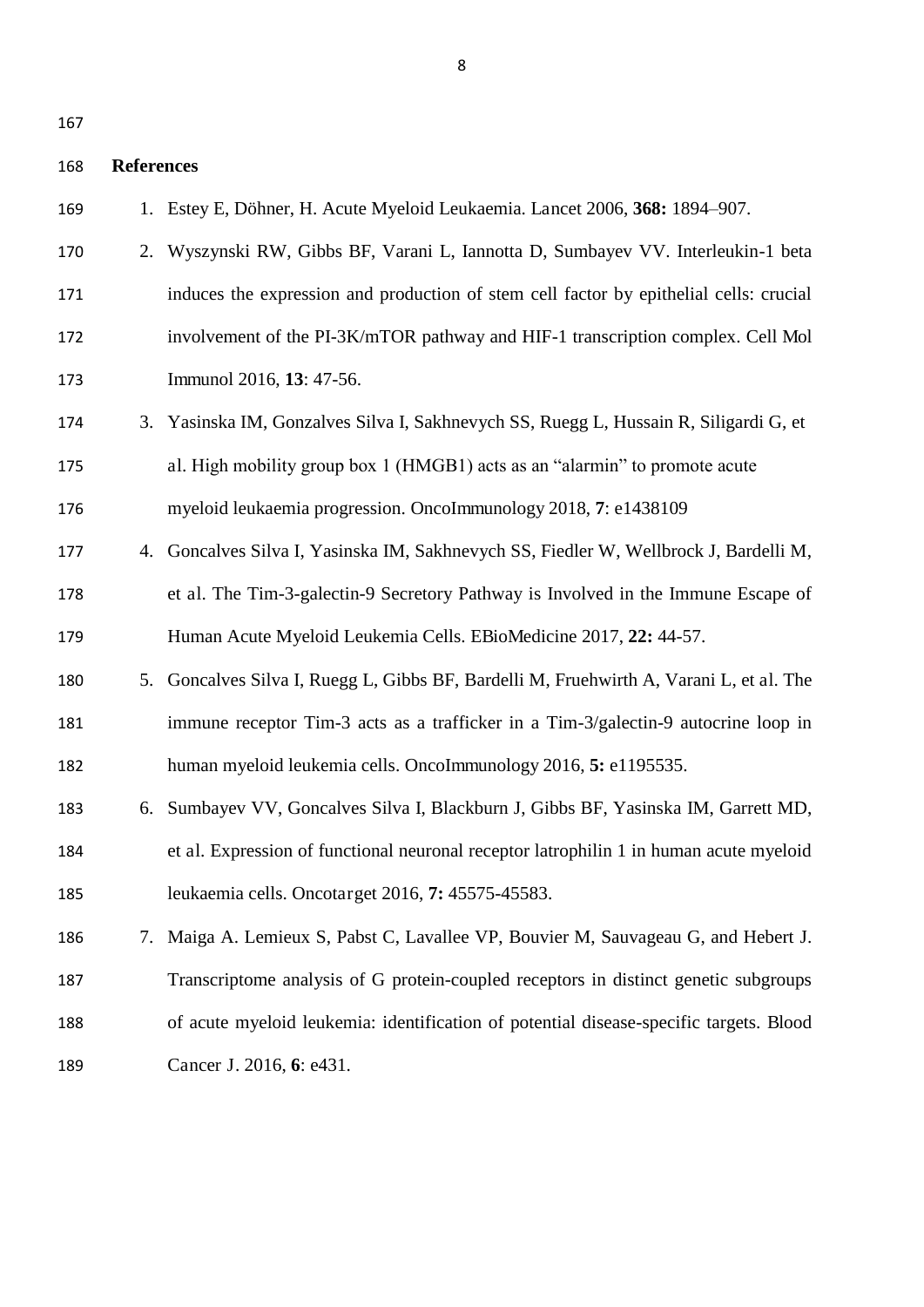| 190 | 8. Boucard AA, Maxeiner S, Sudhof TC. Latrophilins function as heterophilic cell-        |
|-----|------------------------------------------------------------------------------------------|
| 191 | adhesion molecules by binding to teneurins: regulation by alternative splicing. J. Biol. |
| 192 | Chem. 2014, 289: 387-402.                                                                |
| 193 | 9. Volynski, KE, Meunier FA, Lelianova VG, et al. Latrophilin, neurexin, and their       |
| 194 | signaling-deficient mutants facilitate α-latrotoxin insertion into membranes but are not |
| 195 | involved in pore formation. J Biol Chem 2000, 275: 41175-41183.                          |
| 196 | 10. Silva JP, Lelianova VG, Ermolyuk YS, et al. Latrophilin 1 and its endogenous ligand  |
| 197 | Lasso/teneurin-2 form a high-affinity transsynaptic receptor pair with signaling         |
| 198 | capabilities. Proc. Natl. Acad. Sci. U. S. A. 2011, 108: 12113-12118.                    |
| 199 | 11. Yamaguchi S, Hampel F, Hata K. et al. FLRT2 and FLRT3 act as repulsive guidance      |
| 200 | cues for Unc5-positive neurons. EMBO J. 2011, 30: 2920-2933.                             |
| 201 | 12. Tabata I, Ogita F, Miyachi M, Shibayama H. Effect of low blood glucose on plasma     |
| 202 | CRF, ACTH, and cortisol during prolonged physical exercise. J Appl Physiol. 1991,        |
| 203 | 71: 1807-181.                                                                            |
| 204 |                                                                                          |
| 205 |                                                                                          |
|     |                                                                                          |
| 206 |                                                                                          |
| 207 |                                                                                          |
| 208 |                                                                                          |
|     |                                                                                          |
| 209 |                                                                                          |
| 210 |                                                                                          |
| 211 |                                                                                          |
|     |                                                                                          |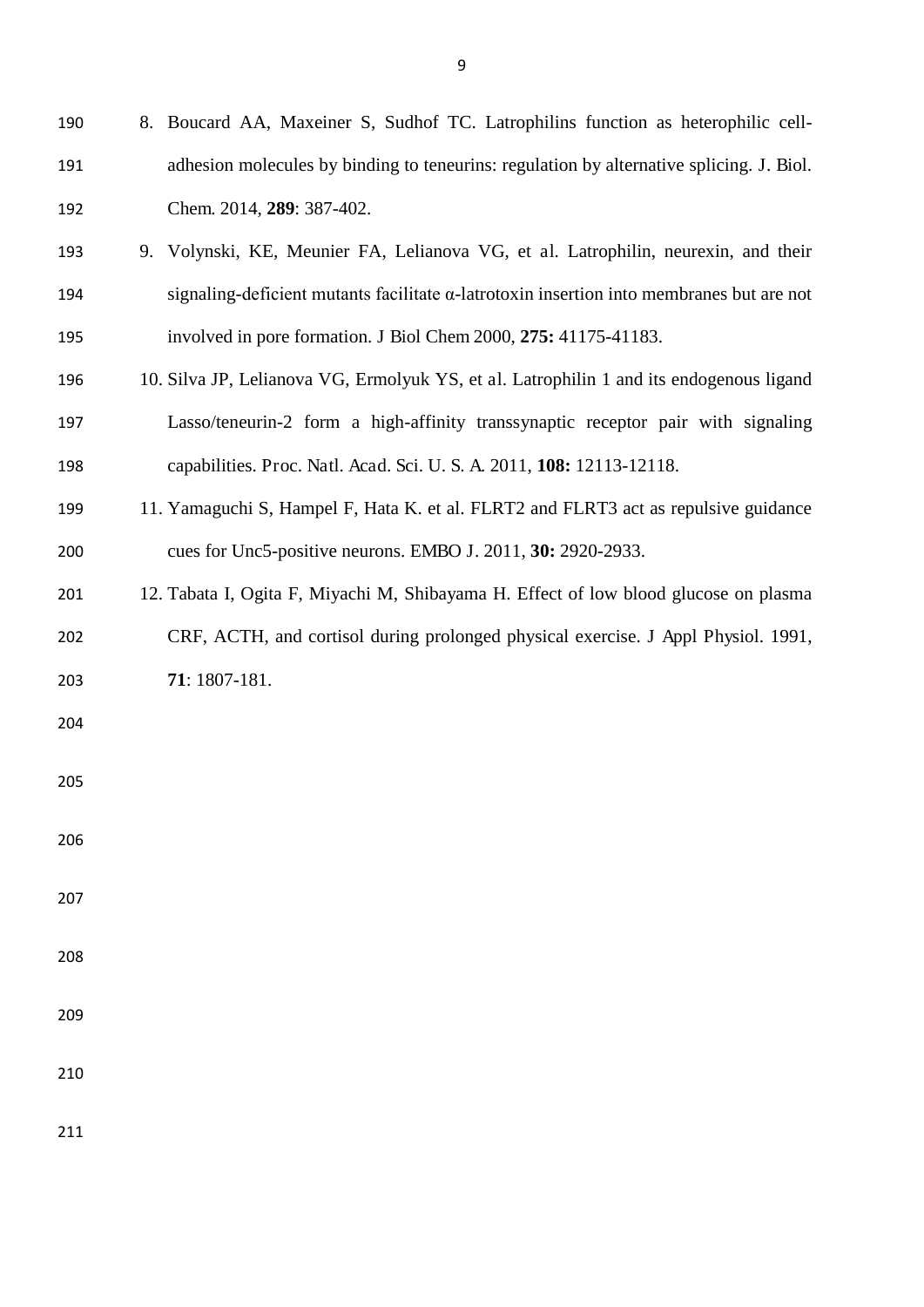**Figure legends.** 

 **Figure 1. Cortisol induces LPHN1 expression in human AML cells and haematopoietic stem cells but not in primary healthy human leukocytes.** Primary human AML, THP-1 218 and haematopoietic stem cells as well as primary healthy leukocytes were exposed to  $1 \mu$ M cortisol for 24 h followed by analysis of LPHN1 gene transcription by quantitative real-time 220 PCR (A) and Western blot analysis  $(B - primary AML$  cells,  $C - THP-1$  cells and  $D - PHL$ . For PHL, lysates of LPHN1 overexpressing NB2A cells were used as a positive control. ELISA was used to measure secreted galectin-9 levels. Blood plasma of ten healthy donors and ten AML patients was collected at the same time of the day to ensure comparability of cortisol levels. Cortisol (E) and galectin-9 (F) levels were measured by ELISA and correlation between the levels of these two proteins was analysed (G). Soluble LPHN1 fragments were immunoprecipitated and detected by Western blot (H) and ELISA (I), as outlined in Materials and Methods. Images are from one experiment representative of four – 228 six which gave similar results. Data represent mean values  $\pm$  SEM of six – ten independent 229 experiments.:  ${}^{*}\text{p} < 0.05$ ;  ${}^{*}\text{p} < 0.01$ ;  ${}^{*}\text{p} < 0.01$  vs. control.

 **Figure 2. FLRT3 induces galectin-9 secretion in AML cells in a LPHN1-dependent manner.** THP-1 cells and PHL were exposed to 10 nM human recombinant FLRT3 for 16 h, followed by detection of secreted galectin-9 by ELISA. In THP-1 cells, the treatment was 234 performed with or without 1 h pre-exposure to 1 µg/ml RL1 anti-LPHN1 polyclonal antibody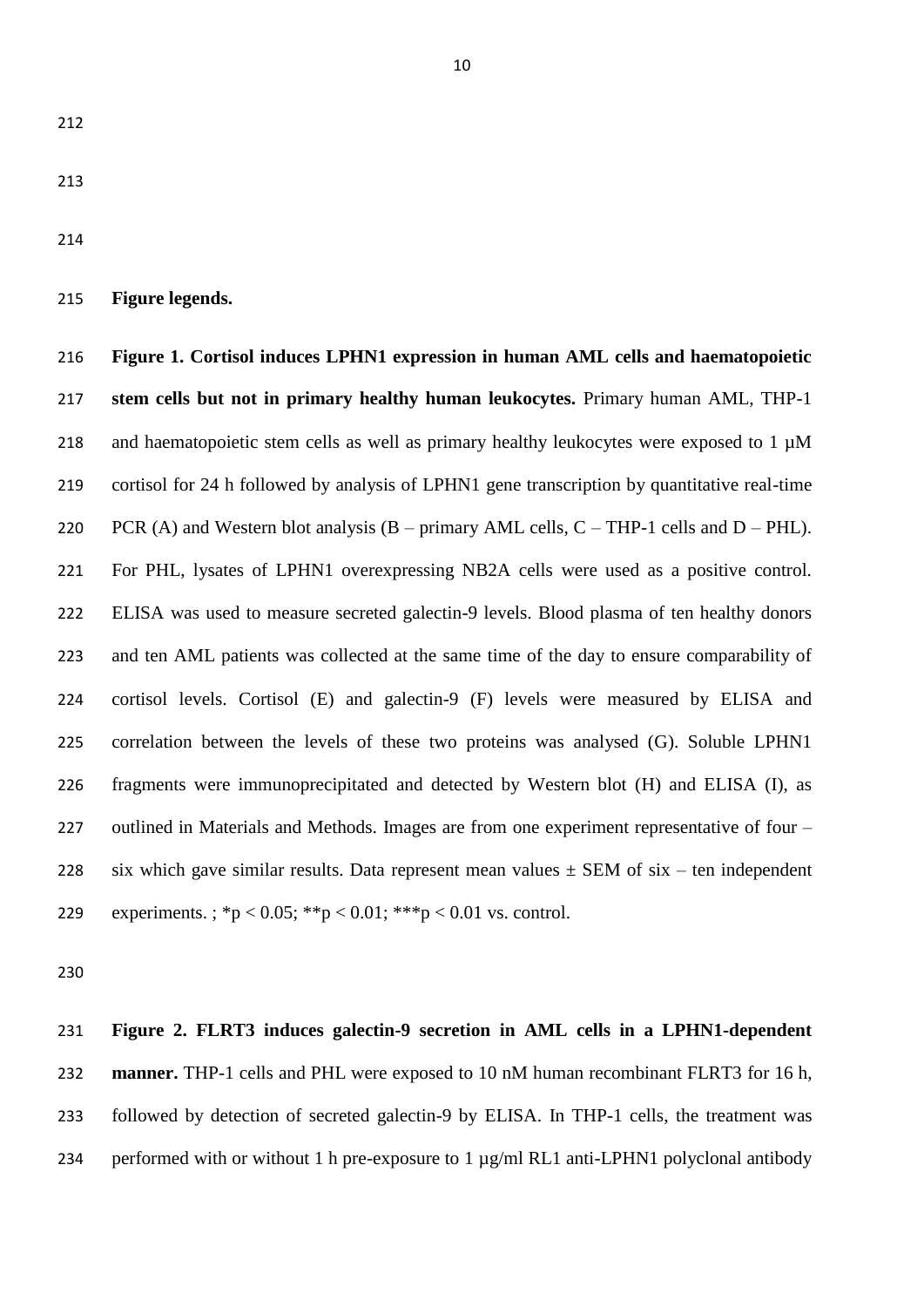(A). The levels of released FLRT3 fragments were analysed in the blood plasma of healthy donors and AML patients using Western blot (B). THP-1 cells were exposed for 16 h to 10% blood plasma either from healthy donors or AML patients, with or without pre-treatment with FLRT3 neutralising antibody. Levels of secreted galectin-9 were analysed using ELISA. (C). Secondary structure and conformational changes of LPHN1, FLRT3 and the complex of the two proteins were characterised using SRCD spectroscopy as outlined in Materials and Methods (D). Images are shown from one representative experiment of four which gave 242 similar results. Data are shown as mean values  $\pm$  SEM from four independent experiments;  $*p < 0.05$ ;  $**p < 0.01$  vs. control.

**Figure 1** 

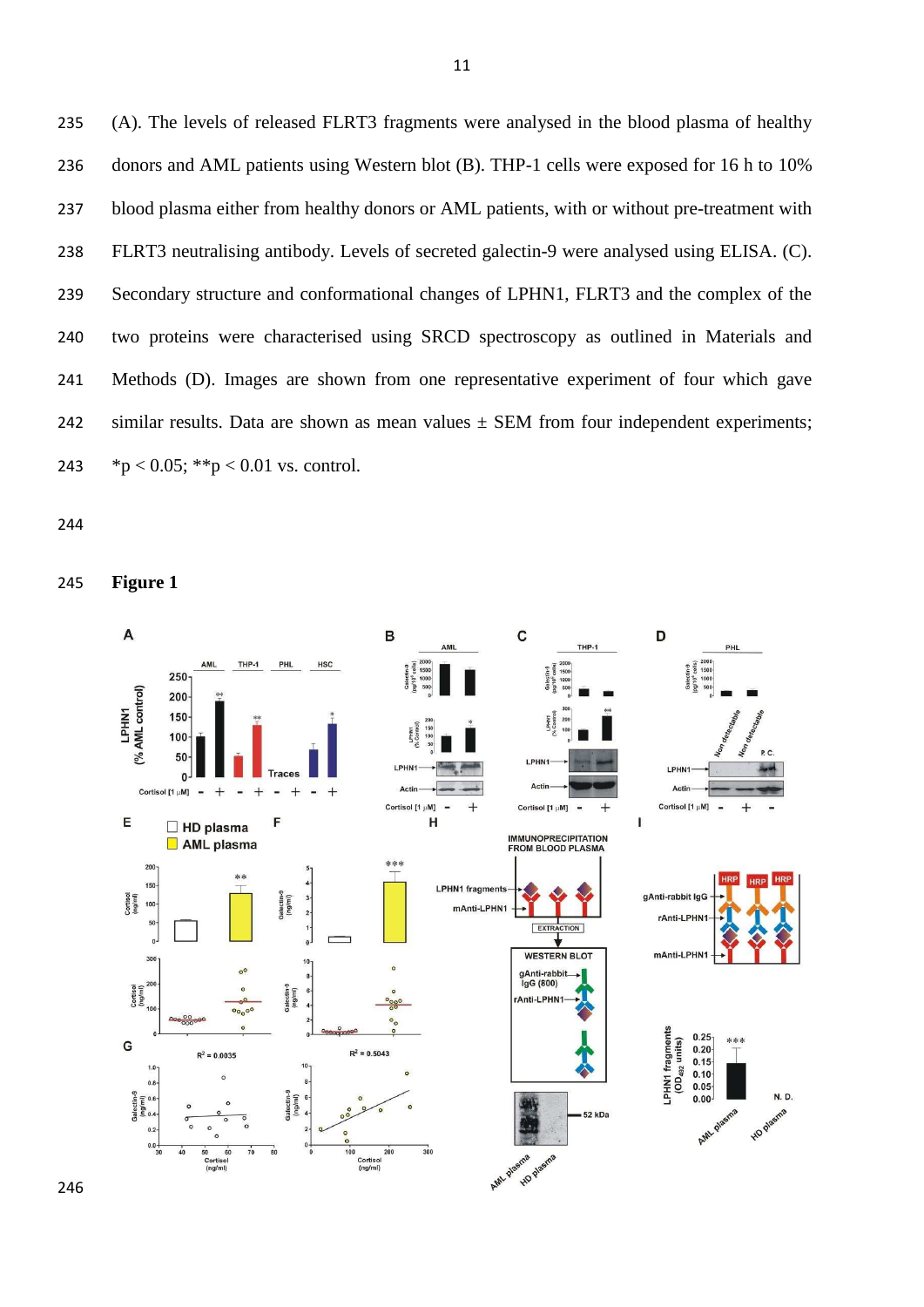



- **Supplementary Information**
- **Cortisol facilitates immune escape of human acute myeloid leukaemia cells by inducing**
- **latrophilin 1 expression**



256 Gonçalves Silva<sup>a</sup>, Rohanah Hussain<sup>b</sup>, Giuliano Siligardi<sup>b</sup>, Walter Fiedler<sup>c</sup>, Jasmin Wellbrock<sup>c</sup>,

```
257 Bernhard F. Gibbs<sup>a,d</sup>, Yuri A. Ushkaryov<sup>a</sup>, Vadim V. Sumbayev<sup>a,*</sup>
```
- <sup>a</sup> School of Pharmacy, University of Kent, Chatham Maritime, United Kingdom
- 260 b Beamline B23, Diamond Light Source, Didcot, UK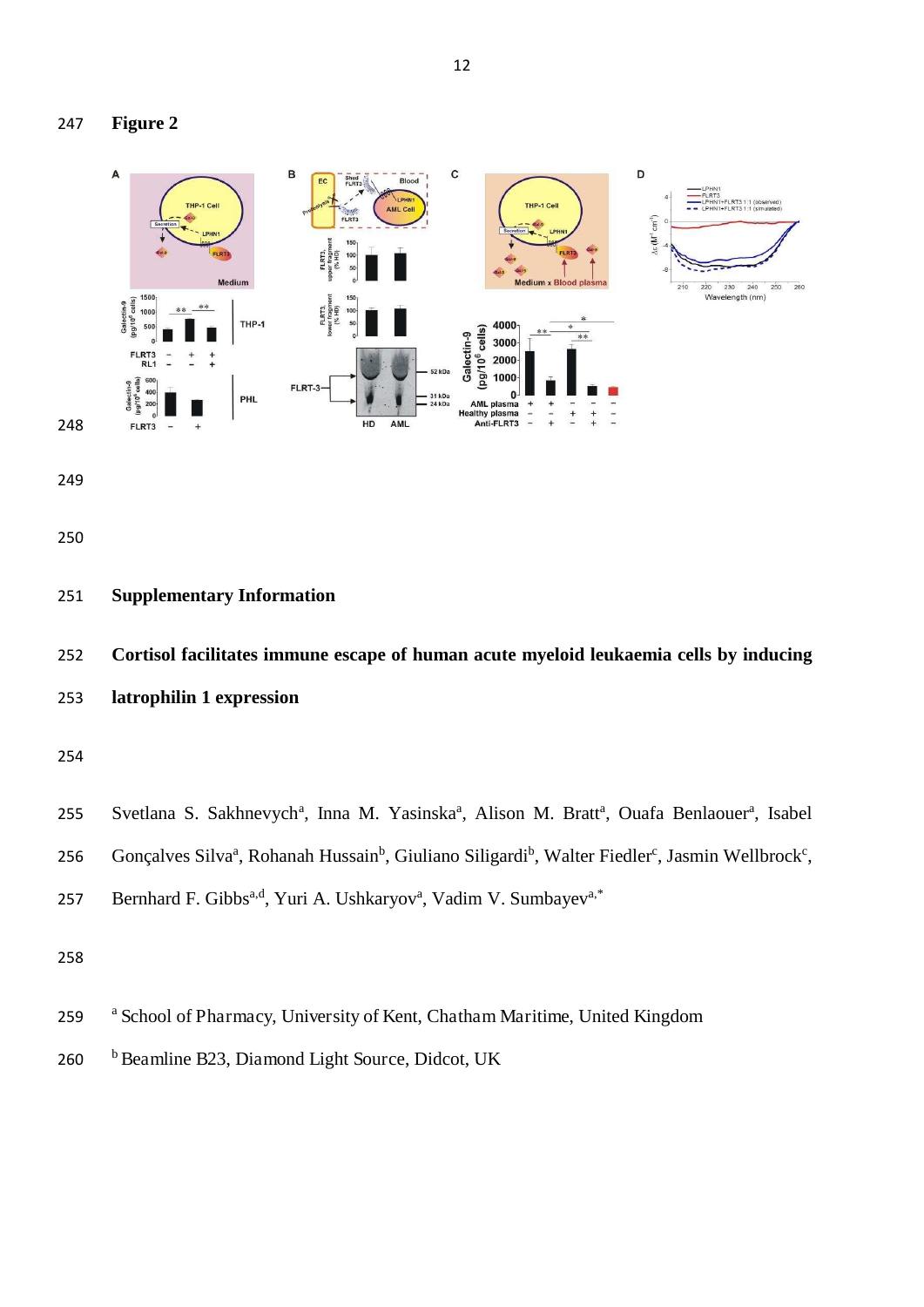| 261 | <sup>c</sup> Department of Oncology, Hematology and Bone Marrow Transplantation with Section       |  |  |  |  |  |  |  |
|-----|----------------------------------------------------------------------------------------------------|--|--|--|--|--|--|--|
| 262 | Pneumology, Hubertus Wald University Cancer Center, University Medical Center                      |  |  |  |  |  |  |  |
| 263 | Hamburg-Eppendorf, Germany                                                                         |  |  |  |  |  |  |  |
| 264 | <sup>d</sup> Department of Medicine, Dermatology and Allergology, University of Oldenburg, Germany |  |  |  |  |  |  |  |
| 265 |                                                                                                    |  |  |  |  |  |  |  |
| 266 | * Corresponding author                                                                             |  |  |  |  |  |  |  |
| 267 | E-mail addresses: V.Sumbayev@kent.ac.uk                                                            |  |  |  |  |  |  |  |
| 268 |                                                                                                    |  |  |  |  |  |  |  |
|     |                                                                                                    |  |  |  |  |  |  |  |
| 269 |                                                                                                    |  |  |  |  |  |  |  |
| 270 |                                                                                                    |  |  |  |  |  |  |  |
| 271 |                                                                                                    |  |  |  |  |  |  |  |
| 272 |                                                                                                    |  |  |  |  |  |  |  |
| 273 |                                                                                                    |  |  |  |  |  |  |  |
| 274 |                                                                                                    |  |  |  |  |  |  |  |
| 275 |                                                                                                    |  |  |  |  |  |  |  |
| 276 | <b>Materials and Methods</b>                                                                       |  |  |  |  |  |  |  |
| 277 |                                                                                                    |  |  |  |  |  |  |  |
| 278 | <b>Materials</b>                                                                                   |  |  |  |  |  |  |  |
| 279 | RPMI-1640 medium, foetal bovine serum, supplements as well as basic laboratory chemicals           |  |  |  |  |  |  |  |
| 280 | were purchased from Sigma-Aldrich (Suffolk, UK). Maxisorp™ microtitre plates were                  |  |  |  |  |  |  |  |
| 281 | obtained from Nunc (Roskilde, Denmark) and Oxley Hughes Ltd (London, UK). Human                    |  |  |  |  |  |  |  |
| 282 | recombinant FLRT3, mouse monoclonal antibody against LPHN1 and rabbit antibody against             |  |  |  |  |  |  |  |
| 283 | FLRT3 were purchased from Santa Cruz Biotechnology (Dallas, Texas, USA). PAL1 and                  |  |  |  |  |  |  |  |
| 284 | RL1 rabbit polyclonal antibodies against LPHN1 were described previously <sup>1,2</sup> . Rabbit   |  |  |  |  |  |  |  |
| 285 | antibody against native LPHN1 was obtained from Abcam (Cambridge, UK). Goat anti-                  |  |  |  |  |  |  |  |

mouse and goat anti-rabbit fluorescence dye-labelled antibodies were obtained from LI-COR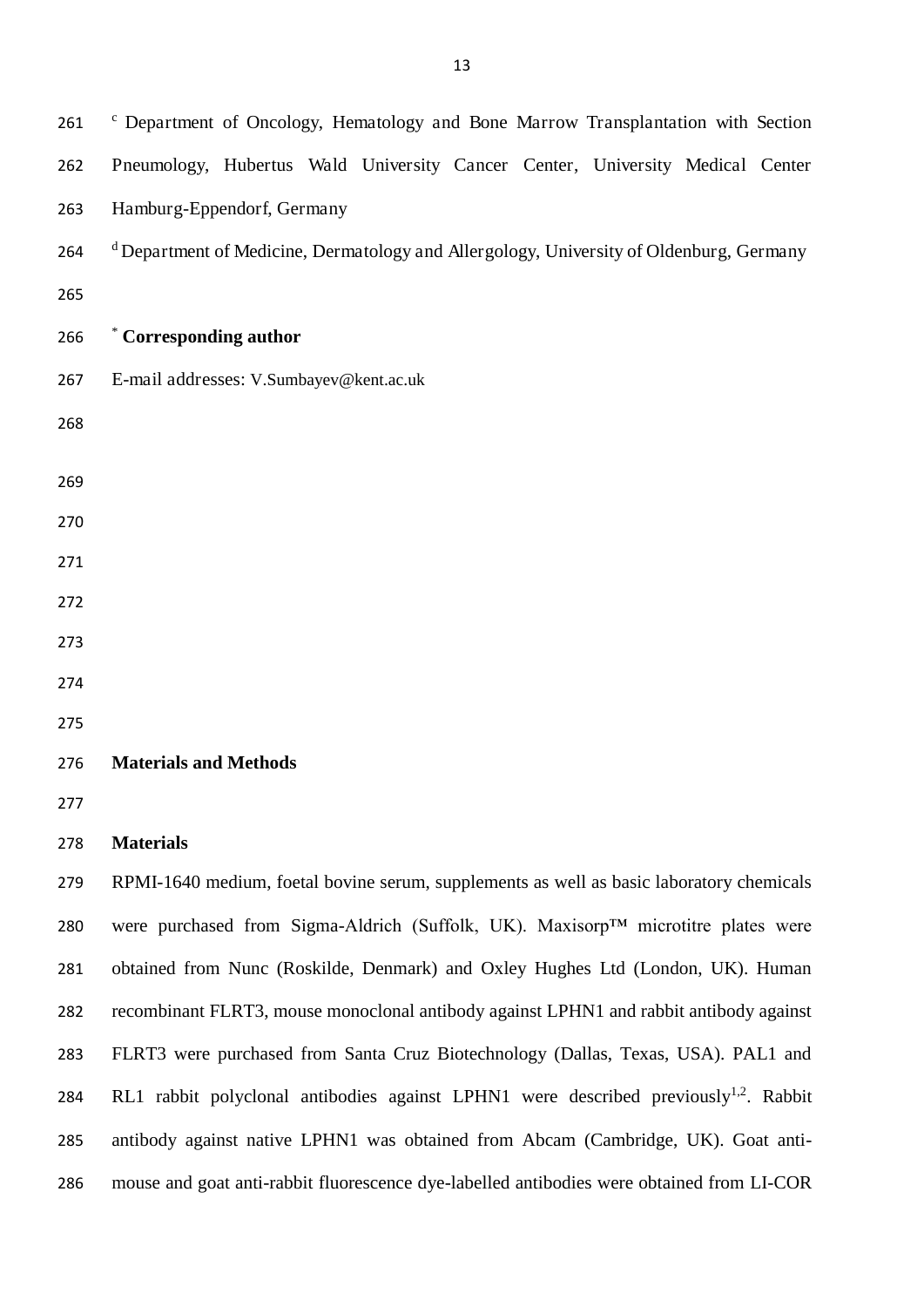(Lincoln, Nebraska USA). ELISA-based assay kits for the detection of galectin-9 were purchased from Bio-Techne (R&D Systems, Abingdon, UK). A soluble extracellular 289 fragment of LPHN1, LPH-51, was produced and purified as described before<sup>2</sup>. Briefly, NB2a cells stably expressing LPH-51 were cultured in serum-free medium for 48 h. 30 mL of the 291 medium was then incubated overnight at  $4^{\circ}$ C with 500  $\mu$ L of anti-V5-antibody agarose (Sigma-Aldrich). After incubation, the column was washed with 10 column volumes of PBS. Bound protein was fractionally eluted with 5 volumes of elution buffer containing 50 mM triethylamine and 150 mM NaCl (pH 12). The eluted protein was immediately neutralized 295 with 150 mM NaCl, 1 M HEPES (pH  $7.2$ )<sup>9</sup>. The fractions were then analysed by Western blotting and combined. The protein was concentrated using Amicon centrifugal ultrafiltration units with a 30,000 molecular weight cut-off (Sigma-Aldrich). All other chemicals purchased were of the highest grade of purity commercially available.

#### **Cell lines and primary cells**

 THP-1 human myeloid leukemia monocytes cells were obtained from the European Collection of Cell Cultures (Salisbury, UK). Cells were cultured in RPMI 1640 medium (R8758 – Sigma-Aldrich) with L-glutamine and sodium bicarbonate, liquid, sterile-filtered, suitable for cell culture) supplemented with 10% foetal bovine serum, penicillin (50 IU/ml) 306 and streptomycin sulphate (50  $\mu$ g/ml). Untransfected mouse neuroblastoma cells (NB2A) and 307 those overexpressing the full-size LPHN1 (LPH-42) were handled as described earlier<sup>9</sup>.

 Primary human AML cells were obtained from the sample bank of the University Medical Centre Hamburg-Eppendorf (Ethik-Kommission der Ärztekammer Hamburg, reference: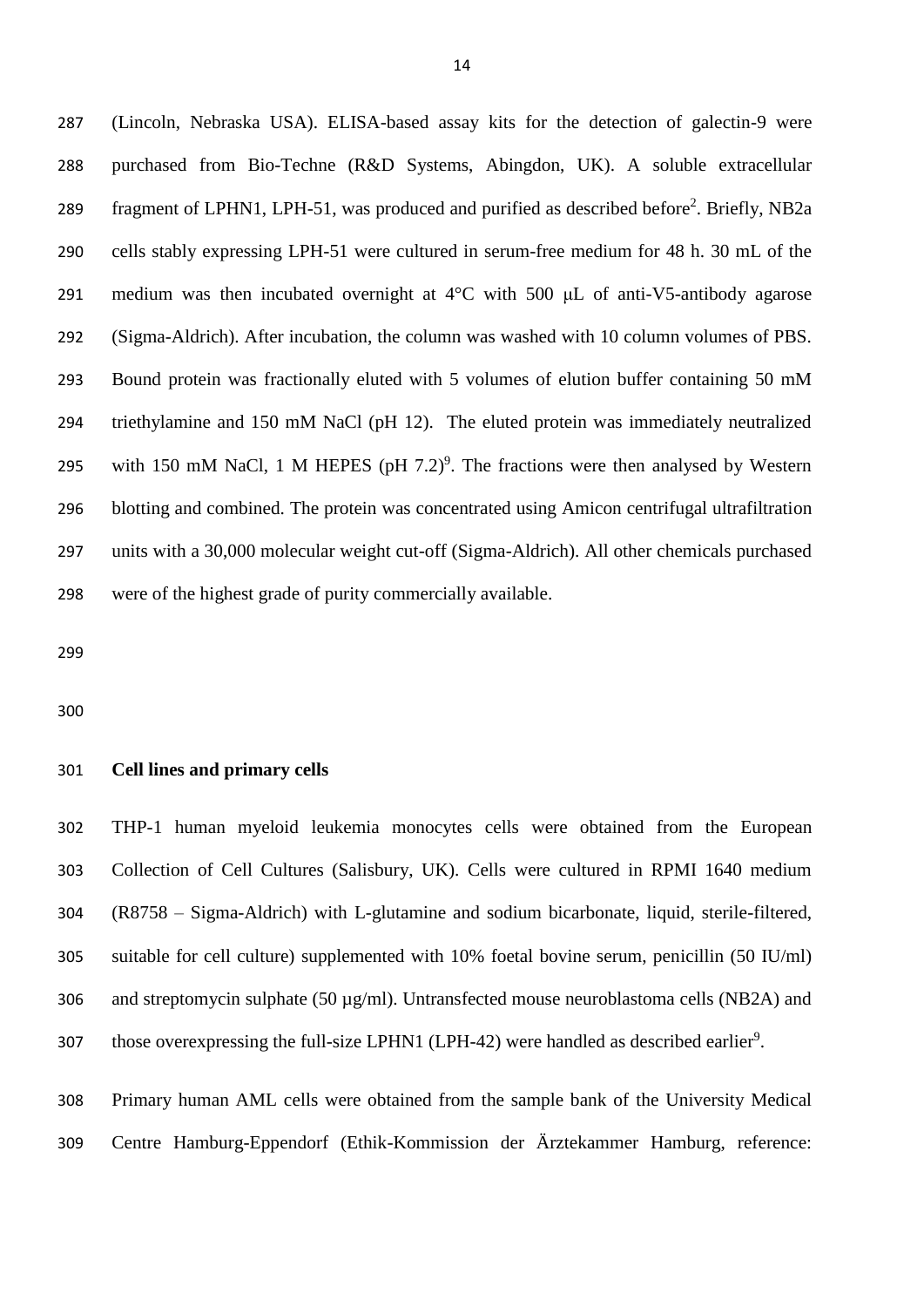PV3469). Cells were incubated in IMDM medium containing 15% BIT 9500 serum substitute, 100 µM mercaptoethanol, 100 ng/ml stem cell factor (SCF), 50 ng/ml FLT3, 20 ng/ml G-CSF, 20 ng/ml IL-3, 1 µM UM729 and 500 nM stemregenin 1 (SR1) as described 313 before<sup>3</sup>.

#### **Primary human blood plasma samples**

 Blood plasma from healthy donors was generated by centrifugation of peripheral blood provided by the National Health Blood and Transfusion Service (NHSBT, UK) following ethical approval (REC reference: 16-SS-033). Primary human AML plasma samples were obtained from the sample bank of University Medical Centre Hamburg-Eppendorf (Ethik-319 Kommission der Ärztekammer Hamburg, reference: PV3469)<sup>4</sup>.

#### **Western blot analysis**

321 LPHN1 protein levels were analysed using Western blotting.  $\beta$ -actin staining was used to confirm equal protein loading as described previously (4, 6, 14). LI-COR goat secondary antibodies (dilution 1:2000), conjugated with fluorescent dyes, were used in accordance with manufacturer's protocol to visualise target proteins (using a LI-COR Odyssey imaging system). Western blot data were quantitatively analysed using Odyssey software and values 326 were subsequently normalised against those of  $\beta$ -actin<sup>1,4,5</sup>.

## **Enzyme-linked immunosorbent assays (ELISAs) and immunoprecipitation**

 Secreted galectin-9 was measured by ELISA using R&D Systems kits according to manufacturer's protocol. Plasma cortisol was measured by ELISA using the Salimetrics assay kit according to the manufacturer's protocols (Salimetrics, Suffolk, UK.)

 For immunoprecipitation of LPHN1 fragments from human blood plasma, plates were coated with mouse monoclonal LPHN1 antibody following the principle and protocol described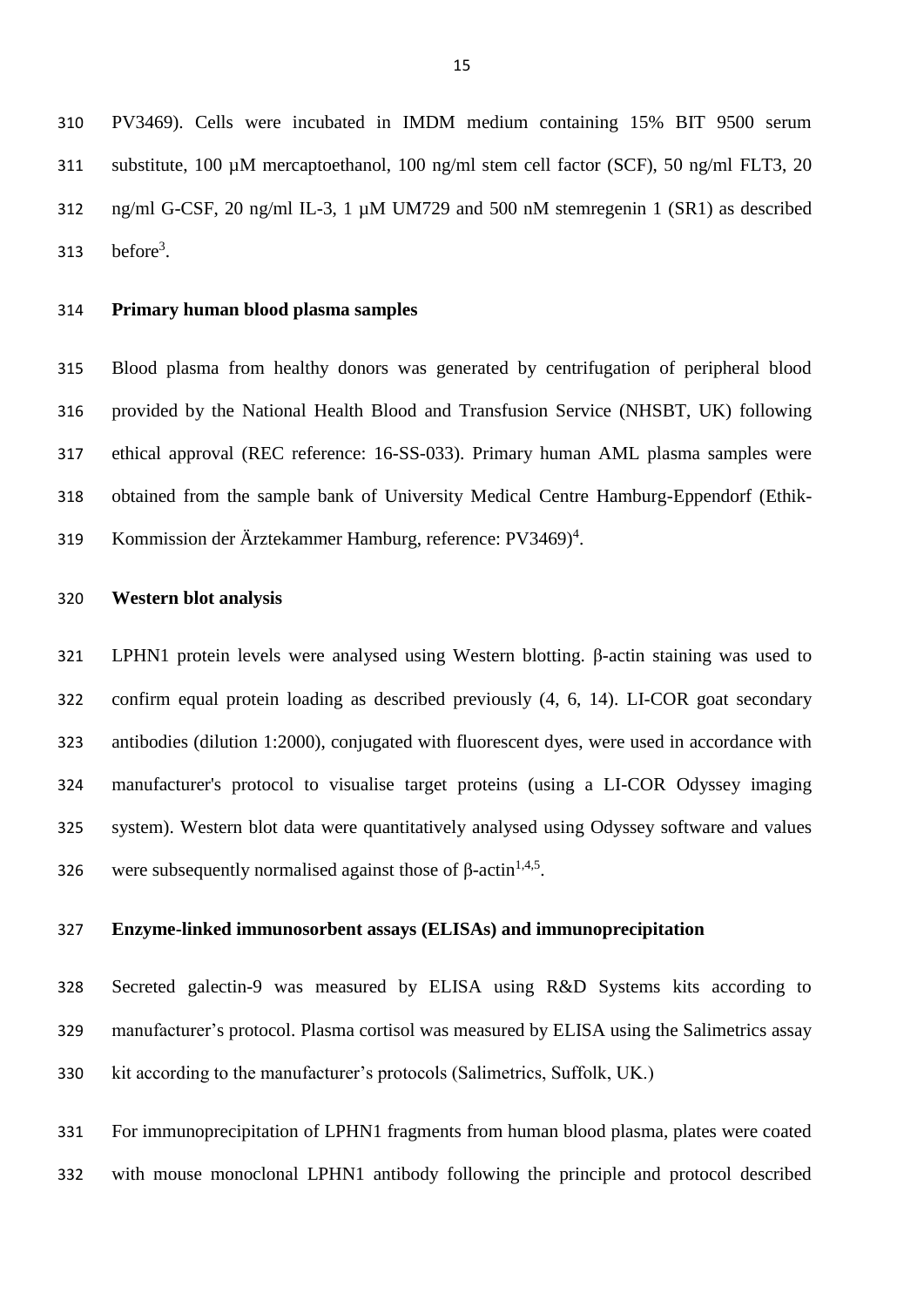333 previously<sup>5</sup>. This was followed by blocking with 2% BSA. Samples were then applied and incubated for at least 4 h at room temperature after which plates were extensively washed with Tris buffered saline with Tween-20 (TBST). Glycine-HCl pH lowering buffer (pH 2.0) was then applied to extract the bound proteins. Extracts were mixed with equal volumes of lysis buffer (pH 7.5) and with 4× sample buffer for SDS-PAGE at a ratio of 1:3. Samples were then subjected to Western blot analysis (5), using rabbit PAL1 anti-LPHN1 antibody. Alternatively, PAL1 antibody was applied as detection antibody, followed by visualisation using HRP-labelled anti-rabbit secondary antibody (Abcam, Cambridge, UK).

#### **On cell assays**

 We employed a standard LI-COR on cell assay to characterise interaction of RL-1 antibody 343 with the surface of THP-1 cells<sup>4,5</sup>.

# **Synchrotron radiation circular dichroism (SRCD) spectroscopy**

 Human recombinant LPHN1 and FLRT3 were analysed, either alone or in combination with each other, using SRCD spectroscopy at beamline B23, Diamond Light Source (Didcot, UK). (The B23 is equipped with a highly collimated microbeam allowing the use of small aperture 350 long path length microcuvettes<sup>6-9</sup>). SRCD measurements were carried out using 0.01  $\mu$ M sample of soluble LPH-51 in a 1 cm path length cell of 3 mm aperture diameter using a Module B instrument with 1 nm increment, 1 s integration time and 1.2 nm bandwidth at 23 °C. The cuvette capacity was 60 µl. Titration experiments were conducted as described 354 previously<sup>3</sup> using standard far-UV measurements.

### **Statistical analysis**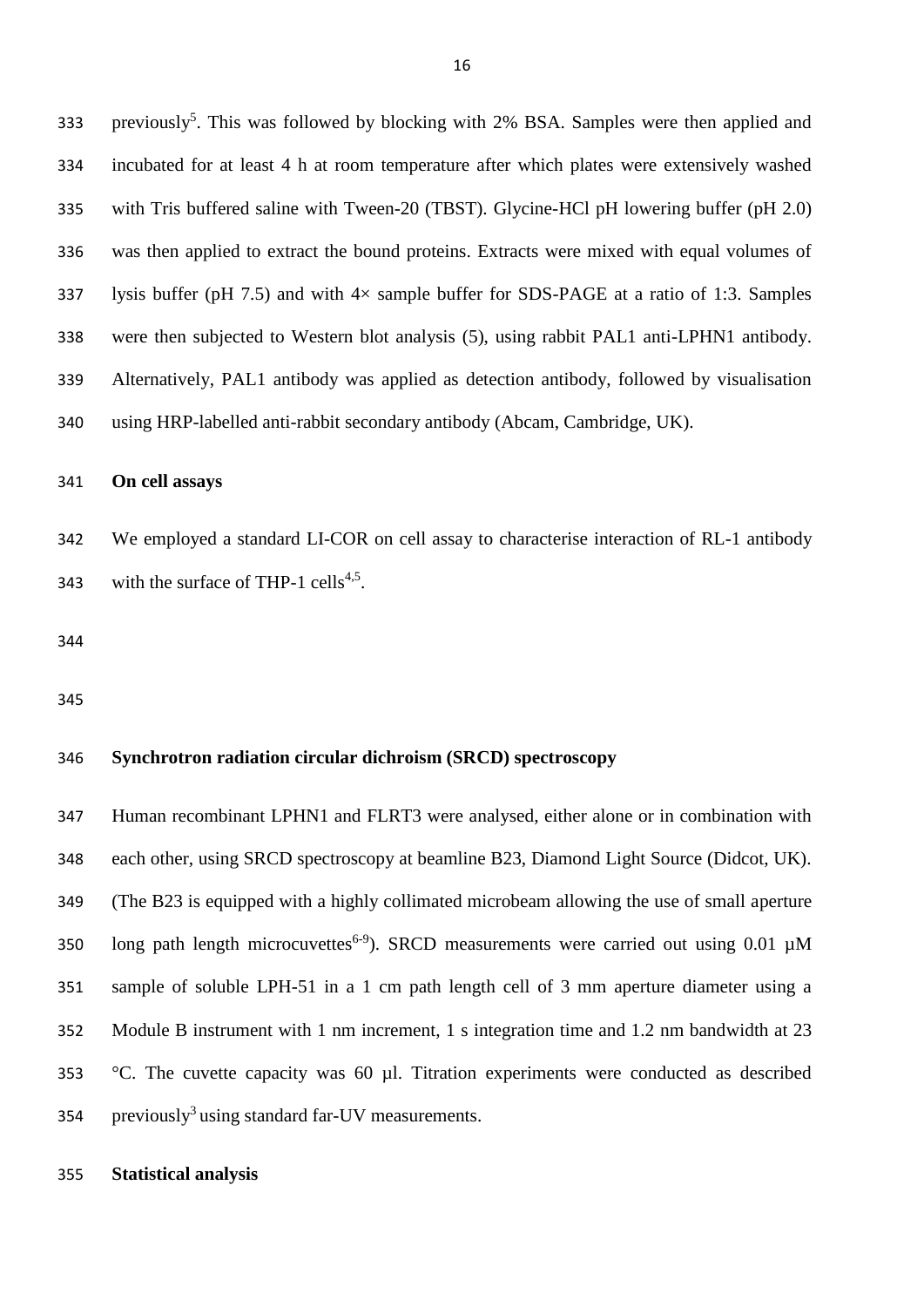Each experiment was performed at least three times and statistical analysis was conducted using a two-tailed Student's t-test, where appropriate. Multiple comparisons were performed using an ANOVA test. Post-hoc Bonferroni correction was applied. Statistical probabilities 359 (p) were expressed as \* where  $p<0.05$ ; \*\*,  $p<0.01$  and \*\*\* when  $p<0.001$ . Coefficient of 360 determination  $(R^2)$  was calculated using GraphPad Prism software in order to assess correlation. **References**  1. Sumbayev VV, Goncalves Silva I, Blackburn J, Gibbs BF, Yasinska IM, Garrett MD, et al. Expression of functional neuronal receptor latrophilin 1 in human acute myeloid leukaemia cells. Oncotarget 2016, **7:** 45575-45583. 2. Volynski, KE, Meunier FA, Lelianova VG, et al. Latrophilin, neurexin, and their signaling-deficient mutants facilitate  $\alpha$ -latrotoxin insertion into membranes but are not involved in pore formation. J Biol Chem 2000, **275:** 41175-41183.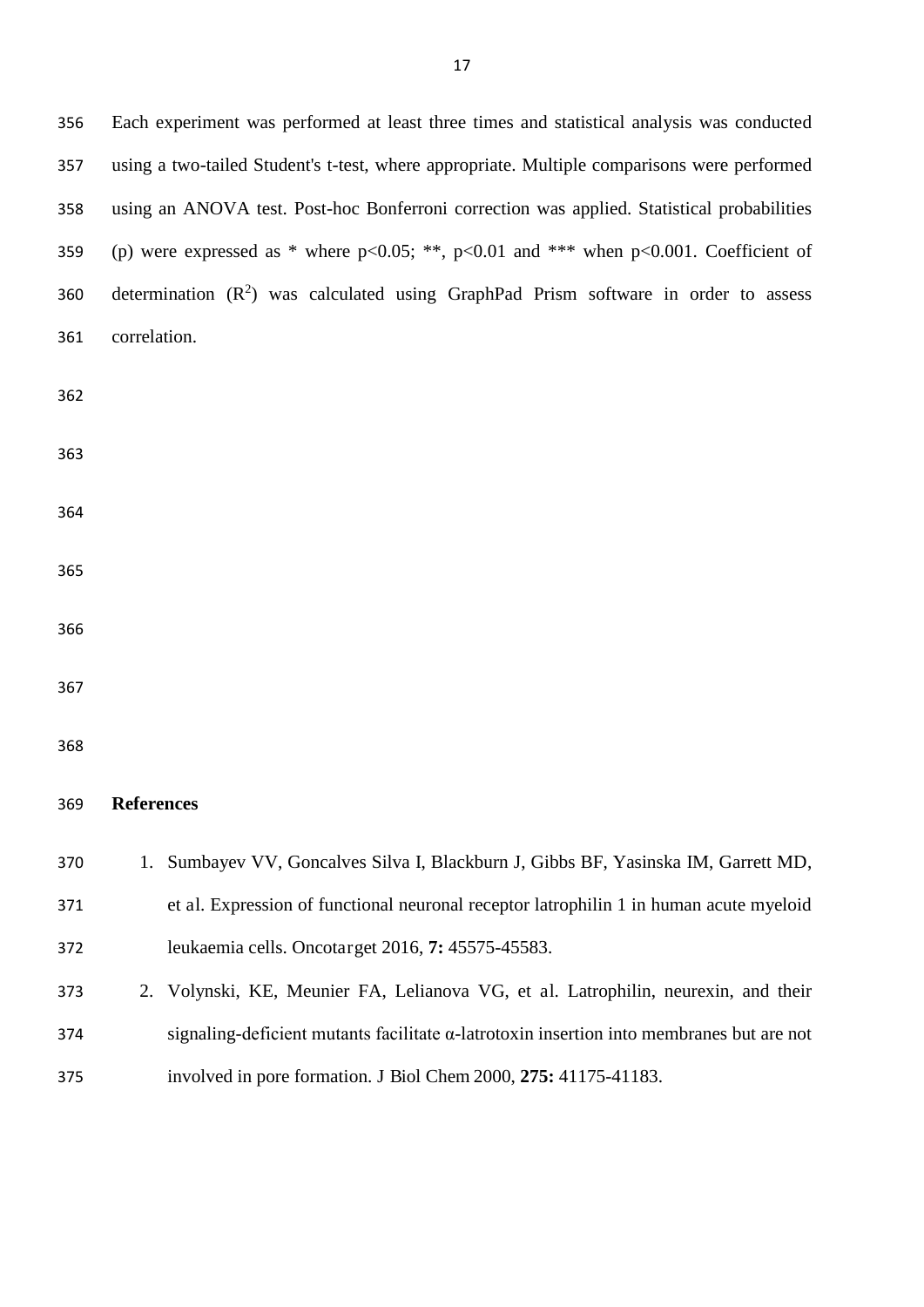- 3. Yasinska, I.M., Ceccone, G., Ojea-Jimenes, I., et al. (2018) Highly specific targeting of human acute myeloid leukaemia cells using pharmacologically active nanoconjugates. Nanoscale. 10: 5827 4. Goncalves Silva I, Yasinska IM, Sakhnevych SS, Fiedler W, Wellbrock J, Bardelli M,
- et al. The Tim-3-galectin-9 Secretory Pathway is Involved in the Immune Escape of Human Acute Myeloid Leukemia Cells. EBioMedicine 2017, **22:** 44-57.
- 5. Silva, J.P., Lelianova, V.G., Ermolyuk, Y.S., et al. (2011) Latrophilin 1 and its endogenous ligand Lasso/teneurin-2 form a high-affinity transsynaptic receptor pair with signaling capabilities. Proc. Natl. Acad. Sci. U. S. A. 108, 12113-12118.
- 6. Hussain, R., Javorfi, T., and Siligardi, G. (2012) Circular dichroism beamline B23 at the Diamond Light Source. J. Synchrotron Radiat. 19, 132-135.
- 7. Hussain, R., Jávorfi, T. and Siligardi, G. (2012) Spectroscopic Analysis: Synchrotron Radiation Circular Dichroism. Comprehensive Chiral. 8, 438-448.
- 8. Hussain, R., Benning, K., Myatt, D., Javorfi, T., Longo, E., Rudd, T.R., Pulford, B., and Siligardi, G. (2015) CDApps: integrated software for experimental planning and data processing at beamline B23, Diamond Light Source. J. Synchrotron Radiat. 22, 862.
- 9. Hill, V. (1910) The possible effects of the aggregation of the molecules of hæmoglobin on its dissociation curves, J Physiol. 40: iv–vii.
- 

**Supplementary Figures** 

 **Cortisol facilitates immune escape of human acute myeloid leukaemia cells by inducing latrophilin 1 expression**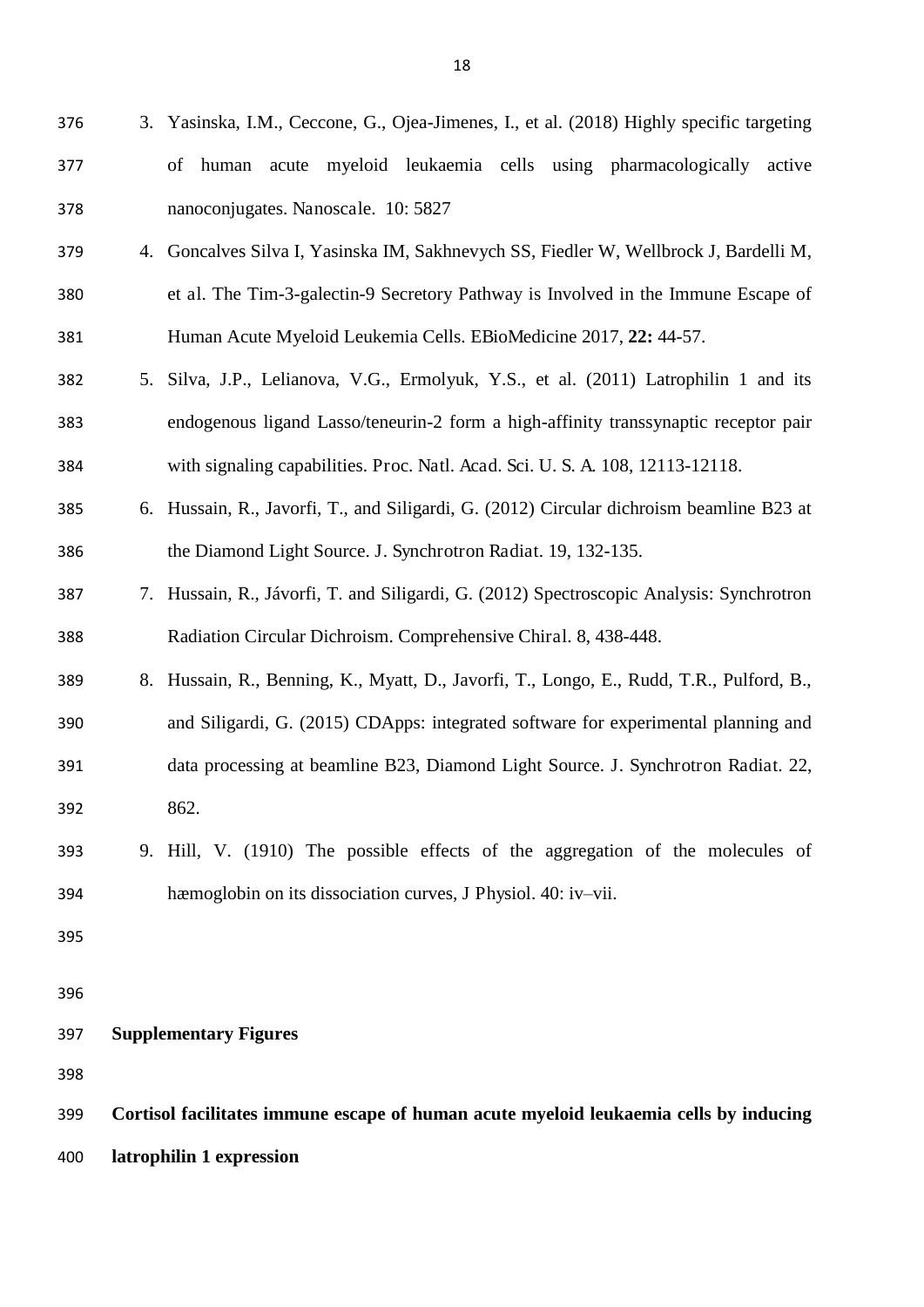- 402 Svetlana S. Sakhnevych<sup>a</sup>, Inna M. Yasinska<sup>a</sup>, Alison M. Bratt<sup>a</sup>, Ouafa Benlaouer<sup>a</sup>, Isabel
- 403 Gonçalves Silva<sup>a</sup>, Rohanah Hussain<sup>b</sup>, Giuliano Siligardi<sup>b</sup>, Walter Fiedler<sup>c</sup>, Jasmin Wellbrock<sup>c</sup>,
- 404 Bernhard F. Gibbs<sup>a,d</sup>, Yuri A. Ushkaryov<sup>a</sup>, Vadim V. Sumbayev<sup>a,\*</sup>
- <sup>a</sup> School of Pharmacy, University of Kent, Chatham Maritime, United Kingdom
- <sup>b</sup>406 Beamline B23, Diamond Light Source, Didcot, UK
- 407 <sup>c</sup> Department of Oncology, Hematology and Bone Marrow Transplantation with Section
- 408 Pneumology, Hubertus Wald University Cancer Center, University Medical Center
- 409 Hamburg-Eppendorf, Germany
- 410 d Department of Medicine, Dermatology and Allergology, University of Oldenburg, Germany 411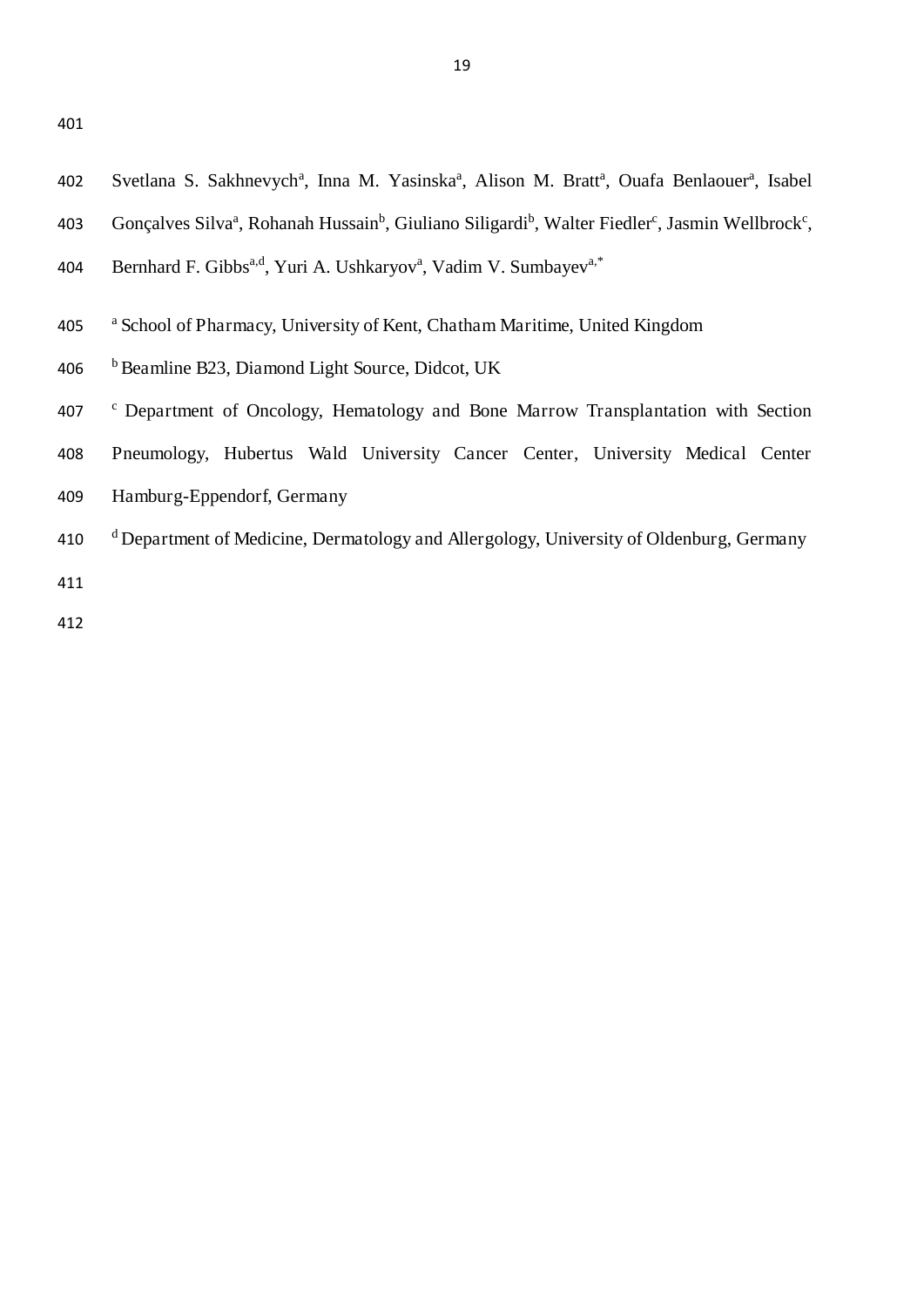

**AML** THP-1 **PHL** 

 **Supplementary figure 1. Comparative analysis of LPHN1 protein expression in primary human AML, THP-1 cells and PHL.** Lysates of each cell type were subjected to Western blot analysis as outlined in the Materials and Methods. Images are from one experiment 418 representative of three which gave similar results. Data represent mean values  $\pm$  SEM of 419 three independent experiments;  $*^{*}p < 0.01$  vs. AML cells.

- 
- 
- 
- 
- 
-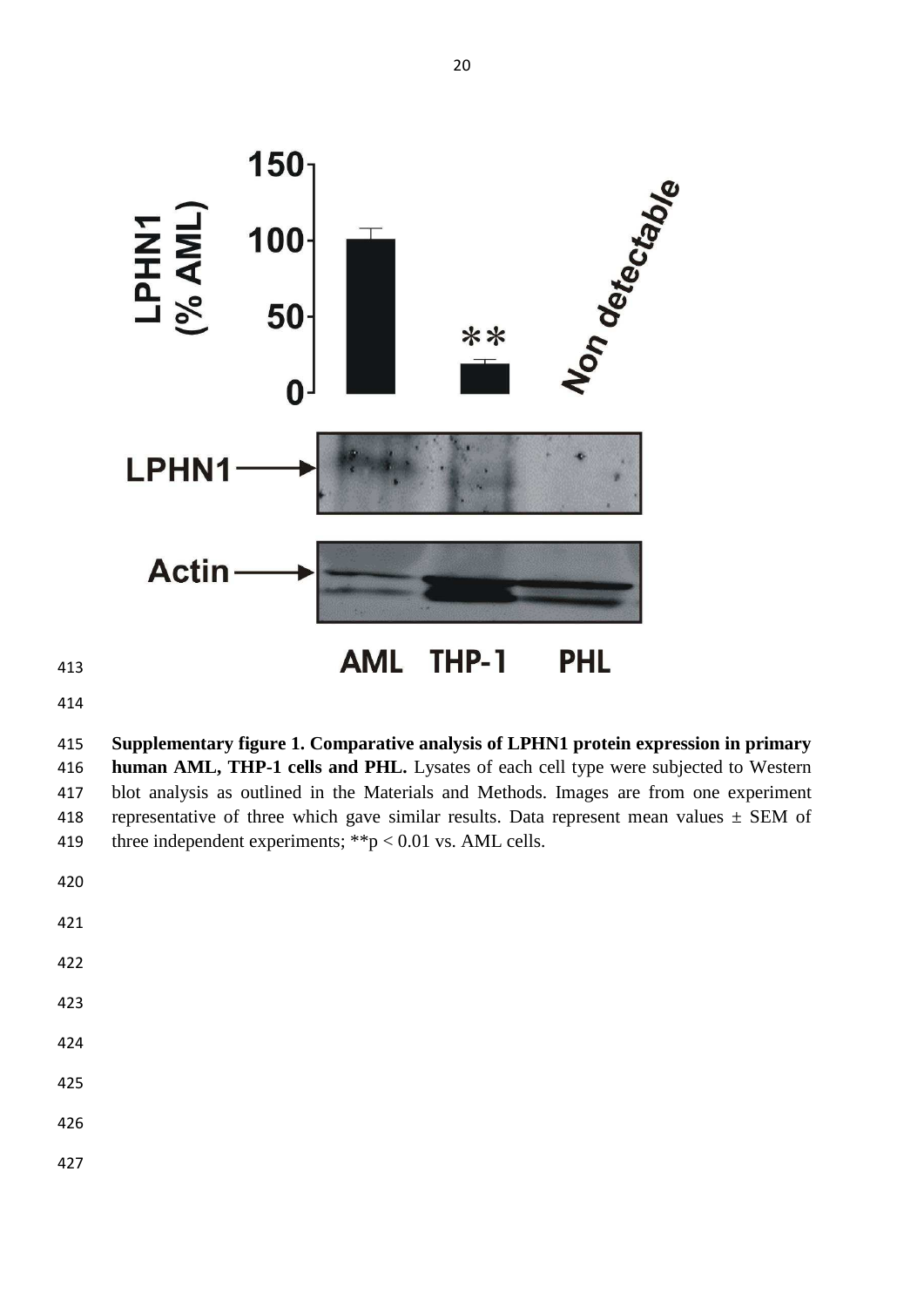

 **Supplementary figure 2. Cell surface detection of LPHN1.** Wild type NB2A cells (negative control) and THP-1 cells were subjected to an on-cell assay using anti-rabbit Li-Cor secondary antibody. Images are from one experiment representative of three which gave similar results.

| 434 |  |  |  |
|-----|--|--|--|
| 435 |  |  |  |
| 436 |  |  |  |
| 437 |  |  |  |
| 438 |  |  |  |
| 439 |  |  |  |
| 440 |  |  |  |
| 441 |  |  |  |
| 442 |  |  |  |
| 443 |  |  |  |
| 444 |  |  |  |
| 445 |  |  |  |
| 446 |  |  |  |
| 447 |  |  |  |
| 448 |  |  |  |
|     |  |  |  |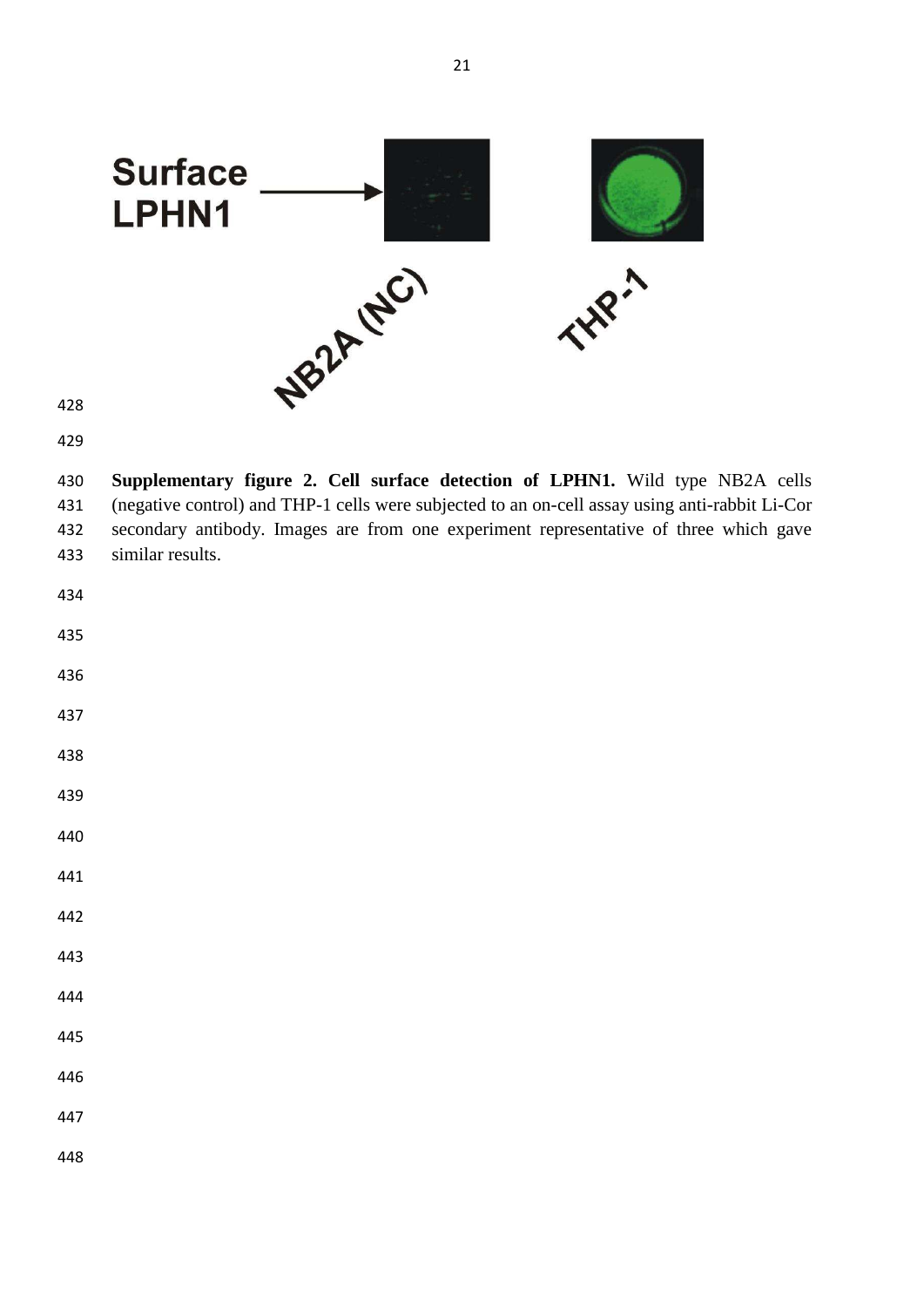



 **Supplementary figure 3. Physiological cross-links leading to cortisol-induced upregulation of LPHN1 expression in AML cells followed by facilitation of galectin-9 secretion in a FLRT3-dependent manner.** AML is associated with a decreased blood plasma glucose levels, which normally leads to upregulation of secretion of corticotropin- releasing hormone (CTRH) by hypothalamus. CTRH induces secretion of adrenocorticotropic hormone (ACTH) by pituitary gland. Secreted ACTH upregulates cortisol production by the adrenal cortex, thus leading to cortisol-induced upregulation of LPHN1 levels in AML cells.